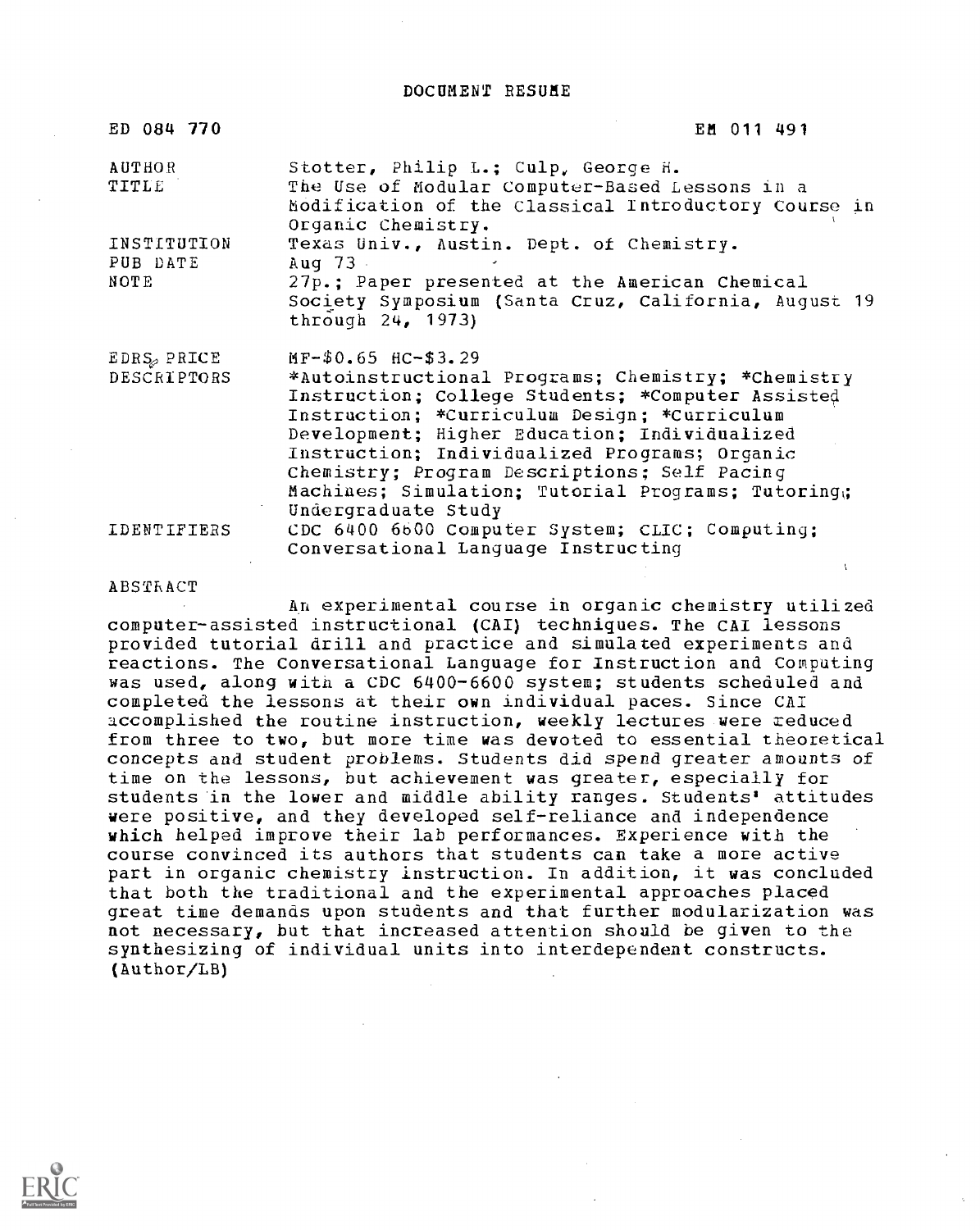084771  $\mathbf{q}$ 

Ń

 $\mathbf{I}$ 

CD THE USE OF MODULAR COMPUTER-BASED LESSONS IN A MODIFICATION OF THE CLASSICAL INTRODUCTORY COURSE IN ORGANIC CHEMISTRY

> Philip L. Stotter George H.  $Culp$

> > Ġ

 $\bar{V}$ 

đ.

u bu

Department of Chemistry University of Texas at Austin Austin, Texas 78712

U.S. DEPARTMENT OF NEATHER<br>
EDUCATION & WELFARE<br>
EDUCATION<br>
EDUCATION AND SEVER PEPRO<br>
THIS DOCUMENT HAS BEEN REPRO<br>
DUCED EXACTLY AS RECE VED FROM<br>
NING IT POINTS OF VIEWOR OPINIONS<br>
STATED DO NOT NECESSARILY REPRE<br>
STATE

 $\mathcal{J}$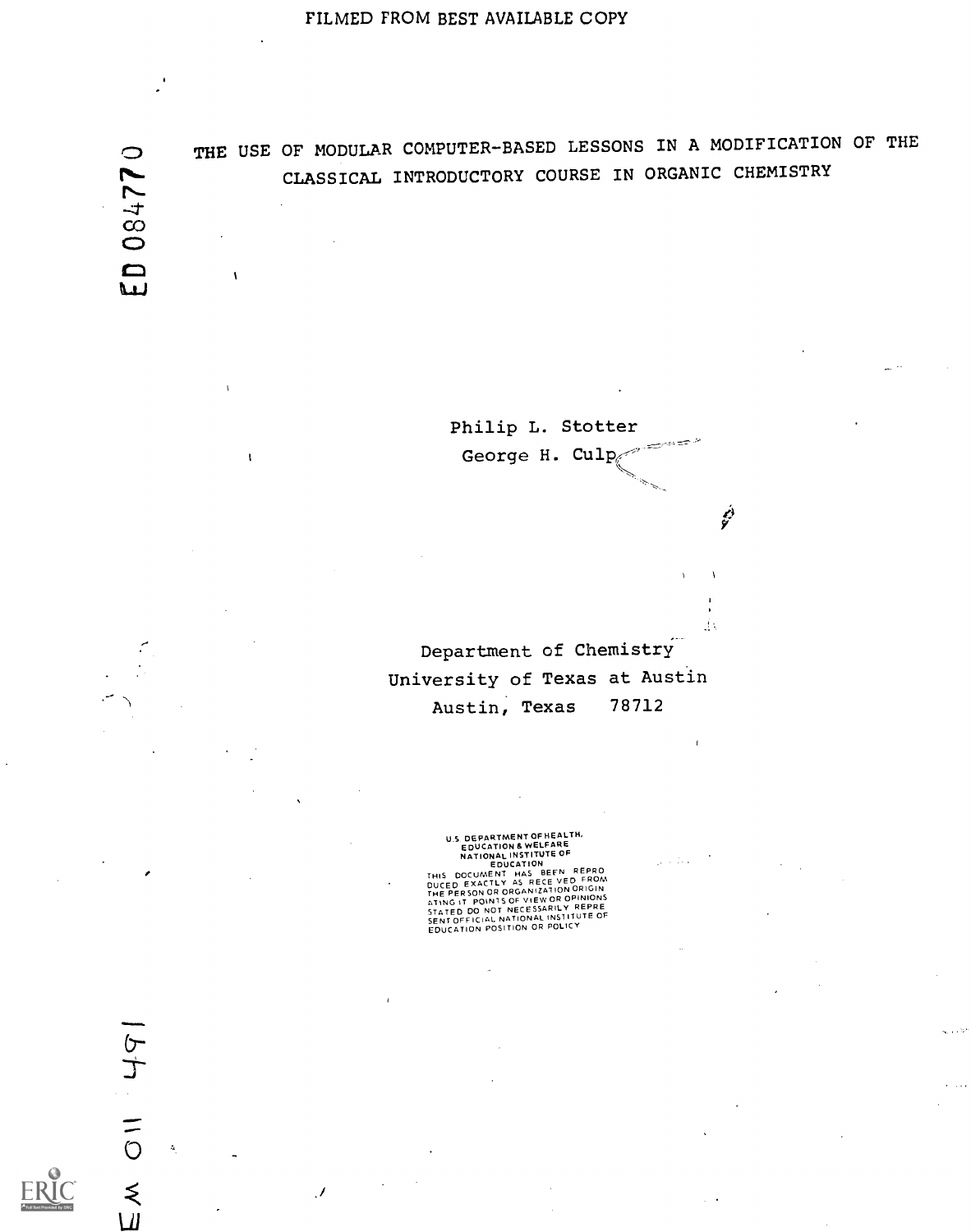#### Abstract

The traditional design of instruction for an introductory organic chemistry course of one hundred chemistry and chemical engineering majors has been modified to include the use of computer-based, modular tutorial lessons as a required part of instruction. One hour per week of the traditional three-hour formal lecture presentation has been replaced by these computerbased lessons which provide a new dimension of self-pacing for the student participant in the following areas of tutorial instruction and drill: chemical nomenclature, simple reaction mechanisms and processes, synthetic transformations and sequences, interpretation of spectral data, interpretation of simulated experimental laboratory observations, and the methodology of reporting laboratory results and observations. Students are free to schedule interactions with the computer at their convenience and may repeat lessons as often as is necessary, but must show satisfactory completion of each lesson and its attendant drill questions. The collection of modular lessons frees the instructor to use the remaining class lecture time (two hours per week) for intense discussion of more difficult theoretical concepts, without the necessity for extensive in-class drill and numerous objective examples.

Course design and modification of pedagogical strategy, student achievement and attitudes, and more-general reflections deriving from our first full-scale use of these techniques in teaching organic chemistry will be discussed.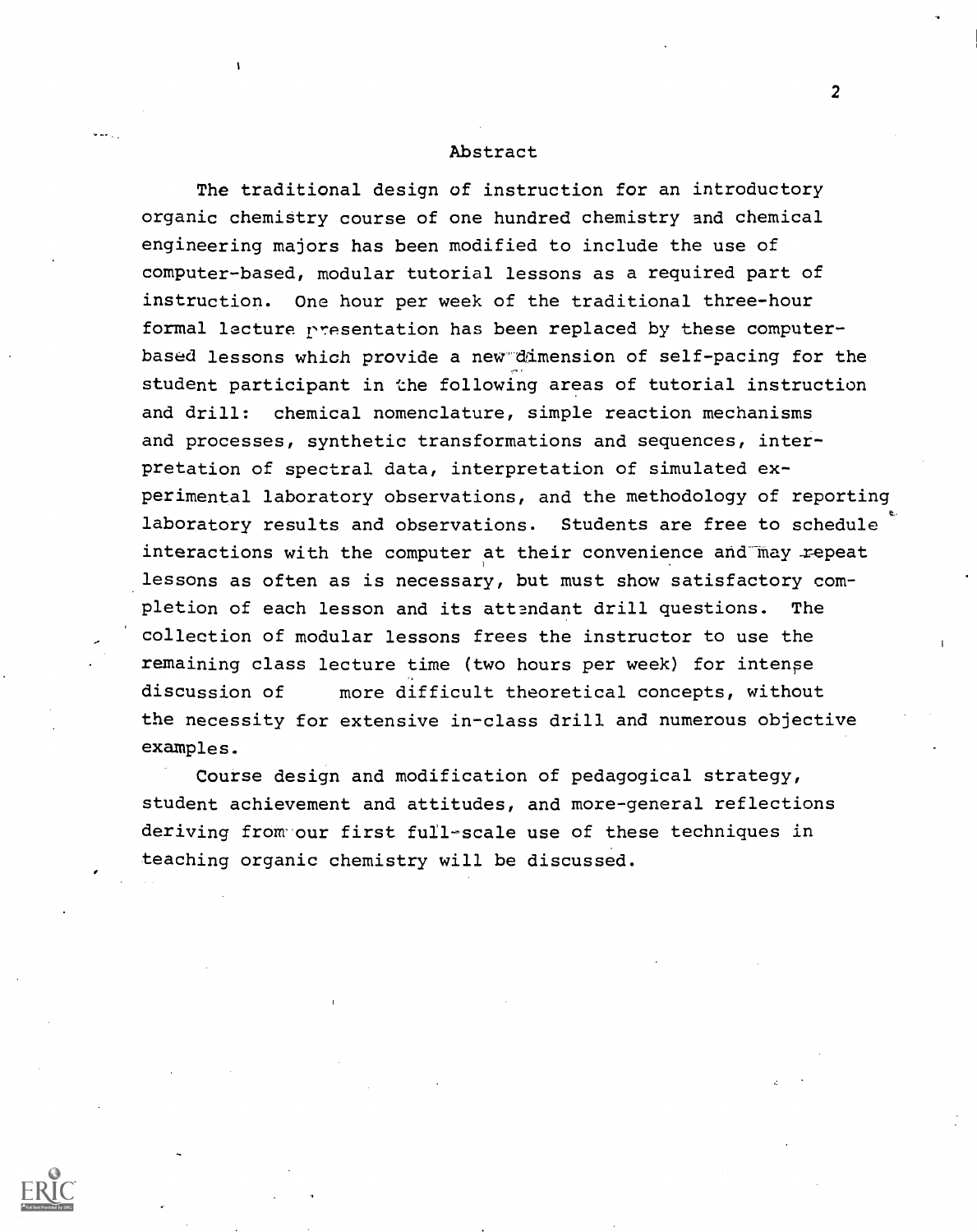#### Introduction

The feasibility of using computer-based instructional techniques in undergraduate organic chemistry has been documented and described previously.  $(1-6)$  The earlier studies at the University of Texas at Austin using programs developed by Dr. G. H. Culp with the cooperation of Professors L. B. Rodewald, P. L. Stotter, and J. C. Gilbert, were conducted under experimental conditions in which randomly selected groups were given access to computer-based lessons and compared in terms of performance and attitudes with a contrcl group from the same class. In each case the groups were relatively small in number and, with the exception of access to supplemental computer-based lessons, the course was conducted in the traditional method of three 50-minute lectures and one 4-hour laboratory per week. We present here a description of the first major experiment in which the conventional introductory organic course was extensively modified, based on these earlier studies, to include computer-based instructional techniques within the curriculum.

# Course Design

At the University of Texas, Austin, introductory organic chemistry, Chemistry 818 (designed primarily for majors in ' chemistry, pharmacy, and chemical engineering), is taught as a two semester 8-credit-hour course. The course structure normally includes three 50-minute lectures (or two 75-minute lectures) and one four-hour laboratory, weekly. One section of the first semester of this course taught by P. L. Stotter in Fall, 1972, was designated as the experimental course. The text used was "Organic Chemistry" by Morrison and Boyd (2nd edition). Of the 106 students originally enrolled at the beginning of the semester, 73 students completed the course (the balance received grade designations of Q,  $F_{abs}$ , and X, as shown in Table II).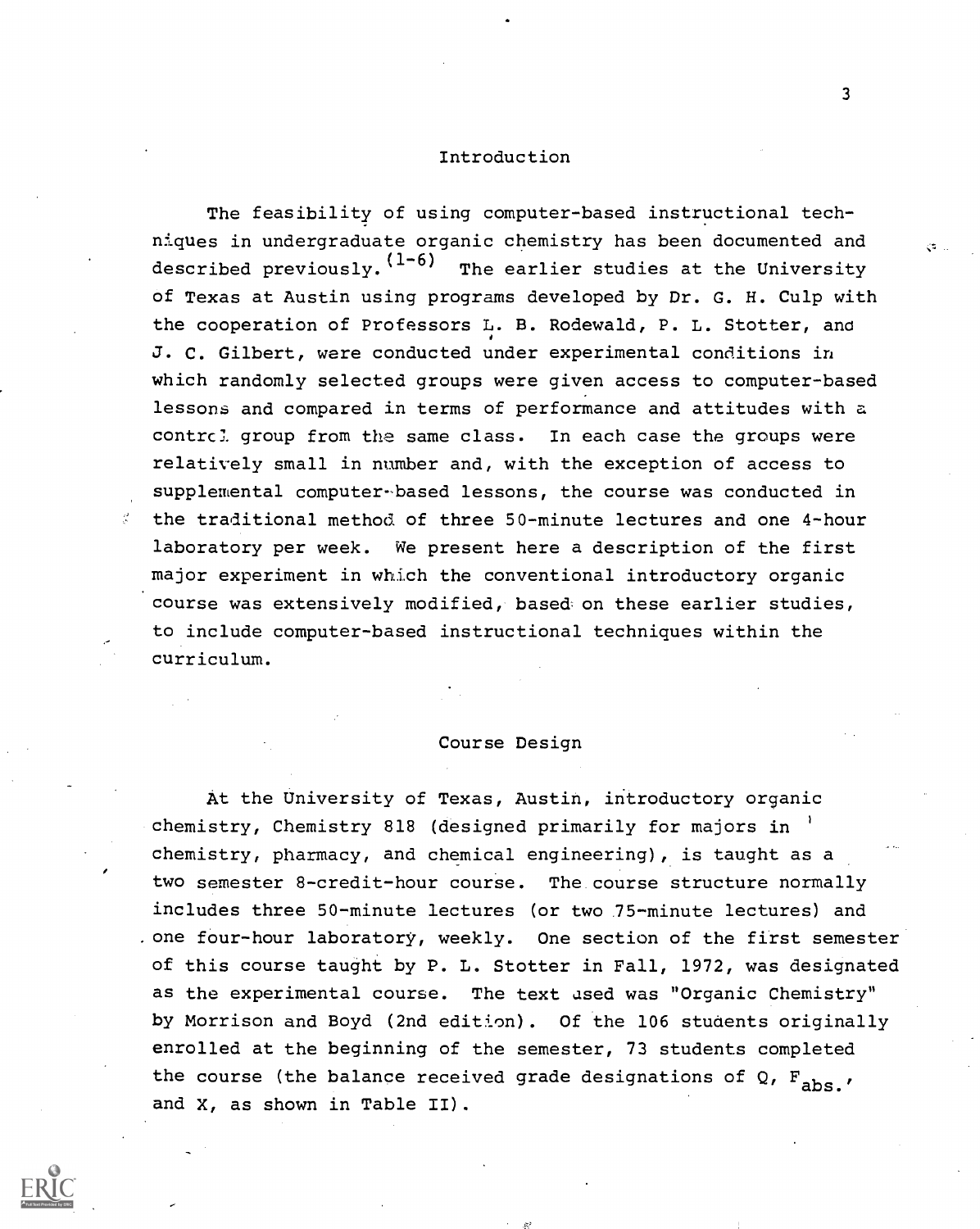The design of the experimental course differed from that of the traditional course described above in several respects. The number of formal lecture sessions was decreased from three to two 50-minute meetings per week. The originally scheduled meeting time reserved for the standard third formal lecture was used as an optional discussion period. Twenty-one computer-based lessons (average length  $\sqrt{35}$  minutes each) (see Tible I) were assigned as a required part of the course.<sup>a</sup> Students scheduled their computer interactions at times convenient to their own schedules and used standard teletype consoles. The lessons were written in CLIC (Conversational Language for Instruction and Computing), an inter- \_ active computer language developed by personnel of the University of Texas Computation Center and designed for the University of Texas CDC 6400-6600 system. A minimum level of achievement of 85 percent was established for most of the lessons. Until this level was attained, the student received no credit for the lesson interaction, but was allowed to repeat the interaction as many times as he wished without penalty until he demonstrated a satisfactory performance.

The regularly assigned laboratory periods were not modified.

A priori, this modified course design was predicated on the now - documented rationale for using computer-based instructional techniques, i.e., there are certain aspects within the learning process that may be treated more effectively by computer-based tutorial interactions, with the potential of providing self-paced, individualized instruction, than by classroom-structured human interactions. In this regard, the computer lessons emphasized areas that require drill--often patient, tutorial drill--as well as chemical logic and simulated experiment and reaction applications (in which the student may control several experimental parameters without the constraints  $0.2$  available time, equipment, and space), Furthermore, this design allowed the instructor to be freed from much of the routine instruction inherent within the traditional approach,

<sup>a</sup>A brief abstract including performance objectives for each lesson is available from the authors.

 $\overline{\mathbf{4}}$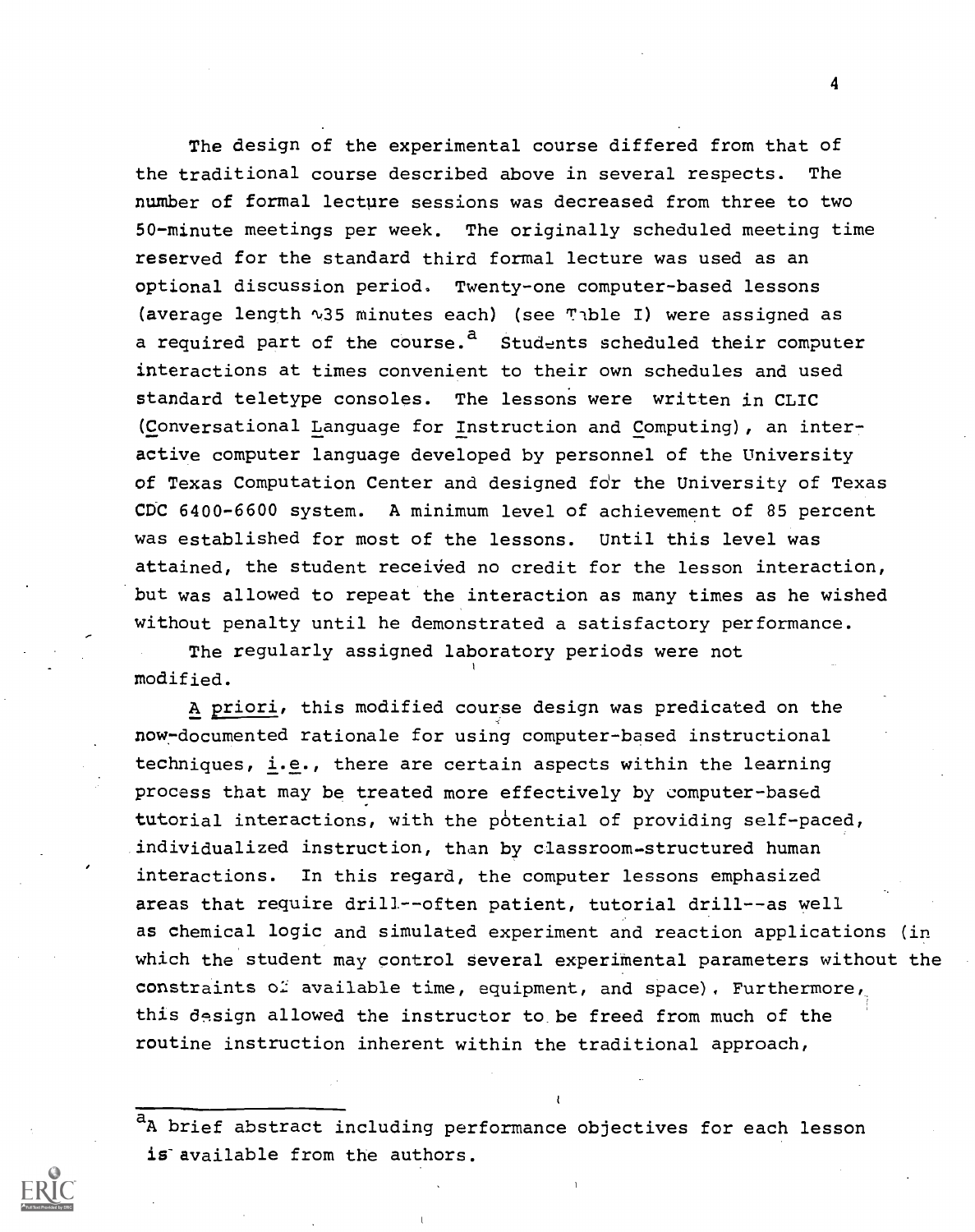and the two weekly lectures were devoted almost entirely to more-generalized theoretical concepts of bonding, structure, stereochemistry, and reaction mechanism.

Three hour exams totaling 500 points and a final exam totaling 650 points were given. Points were also assigned to the semester laboratory grade (A=400 to D=100) and 150 points were credited to students who had successfully completed at least 20 of the computer lessons. Ten points were deducted for each lesson not completed. The course grade was contingent upon the total number of points attained.

Pedagogical Rationale

We have, for some time, believed that traditional organic chemistry instruction fails to utilize its available instructional resources very efficiently. In the past, our traditional classroom presentation has tended more towards training of undergraduate students, encouraging their passivity, than towards educating them. "Educating them" implies to the authors the necessity of allowing and encouraging student acceptance of an active, aggressive student role in defining his own learning experience. However, time makes such an approach difficult. Traditionally, as instructors of introductory organic ch nistry, we have assigned comprehensive texts and then, too often, have found it necessary to spend most of our lecture time digesting and condensing the textual material. And we have, the authors believe, with disastrous results encouraged our students to expect such presentation, i.e., we have encouraged them to believe that their role should be, and will be, a passive one and that any demand for more active student participation is unreasonable. The more comfortable and effortless we make his passive the organic student training experience, the better  $\bigwedge$  believes the quality of his instruction to be. Accordingly, a commonly heard student evaluation of chemistry lecturers is, "That instructor is really good; his lectures, are so clear, logical, and comprehensive that I don't have to use the text at all".

A more efficient use of'text and lecturer seemed to us to be one where each complements the other. For five years, one of  $us(PLS)$  has

 $5<sub>1</sub>$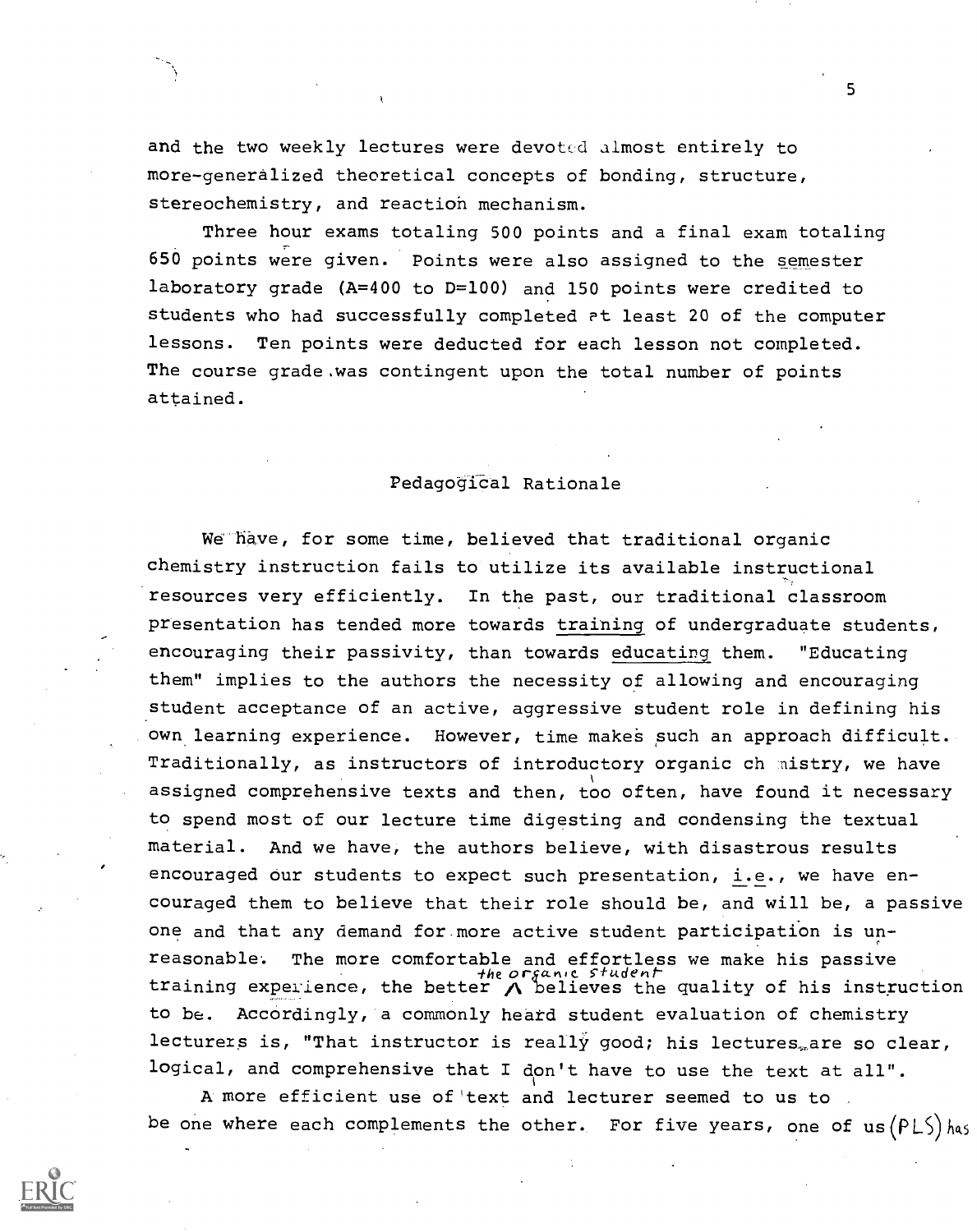attempted to convince his own undergraduate students that. their text must be their primary source of information, that lectures would supplement and clarify, and would attempt to demonstrate alternate logical constructs and relationships in addition to those well-defined by the text. He has further suggested that completion. of assigned reading schedules, problems, etc., was an essential learning responsibility (whether or not all the content detail were discussed in lecture). Unfortunately, his students have not been willing to accept such responsibility. He found he could not depend on his students to work through material unless it was well discussed in lecture. And, further, he found they were unable (or unwilling) to use a detailed discussion of one topic as a model for logical thinking about related topics (unless specific demonstrations of how the model should be applied were included in lecture). Unfortunately, two semesters of lectures is insufficient for such detailed discussion of all the content of a comprehensive, thousand-plus page text.

Several alternatives seemed possible. Assign a simpler, less detailed text for "overview" and complement it with a lecture series of comprehensive detail. Or assign a comprehensive, detailed text (as is traditional) and complement it with selected, but deeplydeveloped, examples of generalized theoretical "overview", and with individualized tutorial drill to reinforce the text. Although it seems a more viable choice for comprehensive understanding of organic chemistry, the latter possibility, however, requires that -students be convinced that their role is an active learning one, that lecture presentation will not fulfill the role of elementary training, and that the responsibility for correlating different, but related, information from various sources is their own.

In this regard, the division of lecture presentation into separate and disparate sections, one section to provide elementary drill and practice and one to demonstrate in-depth development of new logical relationships, seemed constructive. This fragmentation, we hoped, would necessitate active participation from each student in accepting responsibility for his own individual and highly personal synthesis of information from all disparate instructional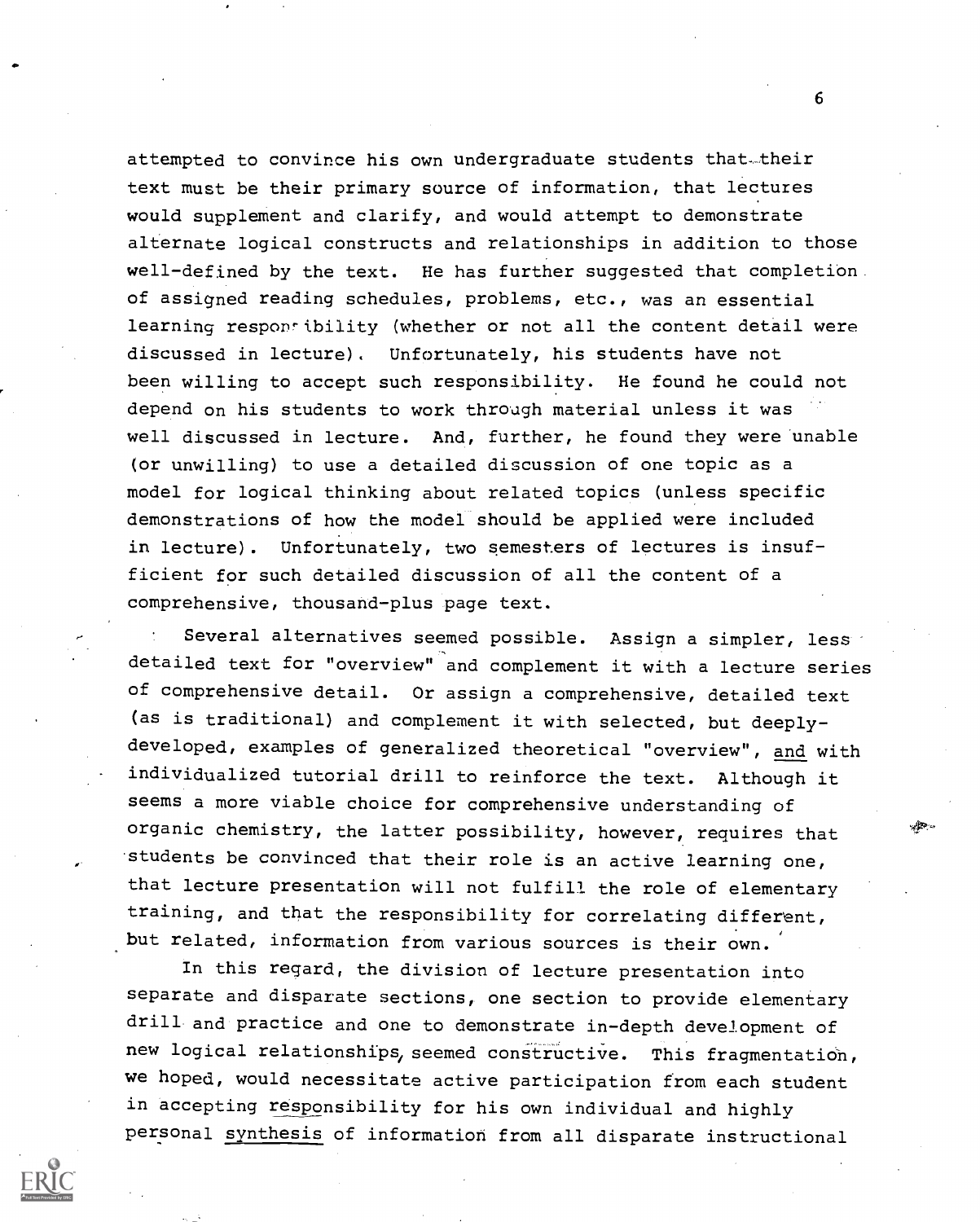sources. And, further, computer-based techniques might well be incorporated, not only to provide efficient, individualized tutorial drill, but to accentuate this division of lecture material; to the student involved in this learning experience, the computer and lecturer would obviously be disparate information sources in terms of content, style, purpose, and physical presence. We hoped that, when faced with the necessity of correlating information derived from these various cognitive information sources, a student who "put together" a coherent, meaningful- entity from textbook, lectures, and computer lessons would have learned organic chemistry via a personally meaningful experience.

Accordingly, the experimental course was designed to include the following: assigned readings and study problems in the text covering chapters 1.through 12, 14 through 17, 25, 26, 28, 35, and parts of 13 and 21; the computer lessons indicated in Table I which were intended to reinforce specific areas of objective detail covered by the text; two 50-minute lectures per week which used structure, stereochemistry, and mechanism as their organizational focus, to provide contrast with the functional group organization of the text and computer lessons.

It was made clear that objective detail (such as simple reactions) was to be learned during the semester from the text source, aided by computer lessons; that some of this detail would be incorporated into the formal lectures, but that the instructor had no intention of reviewing all the detail of the text; and, finally, that such objective detail not covered in computer lessons was nonetheless each student's responsibility. During what would have been the third formal lecture hour of a traditionally constructed course, an optional and informal question-answer-discussion period was scheduled to handle problems and difficulties students might encounter in their "auto-instruction". Accordingly, the lecturer was often requested to give mini-lectures concerning specific detail or covering specific objective topics during this informal meeting.

**CENT** 



 $\mathcal{T}$  and  $\mathcal{T}$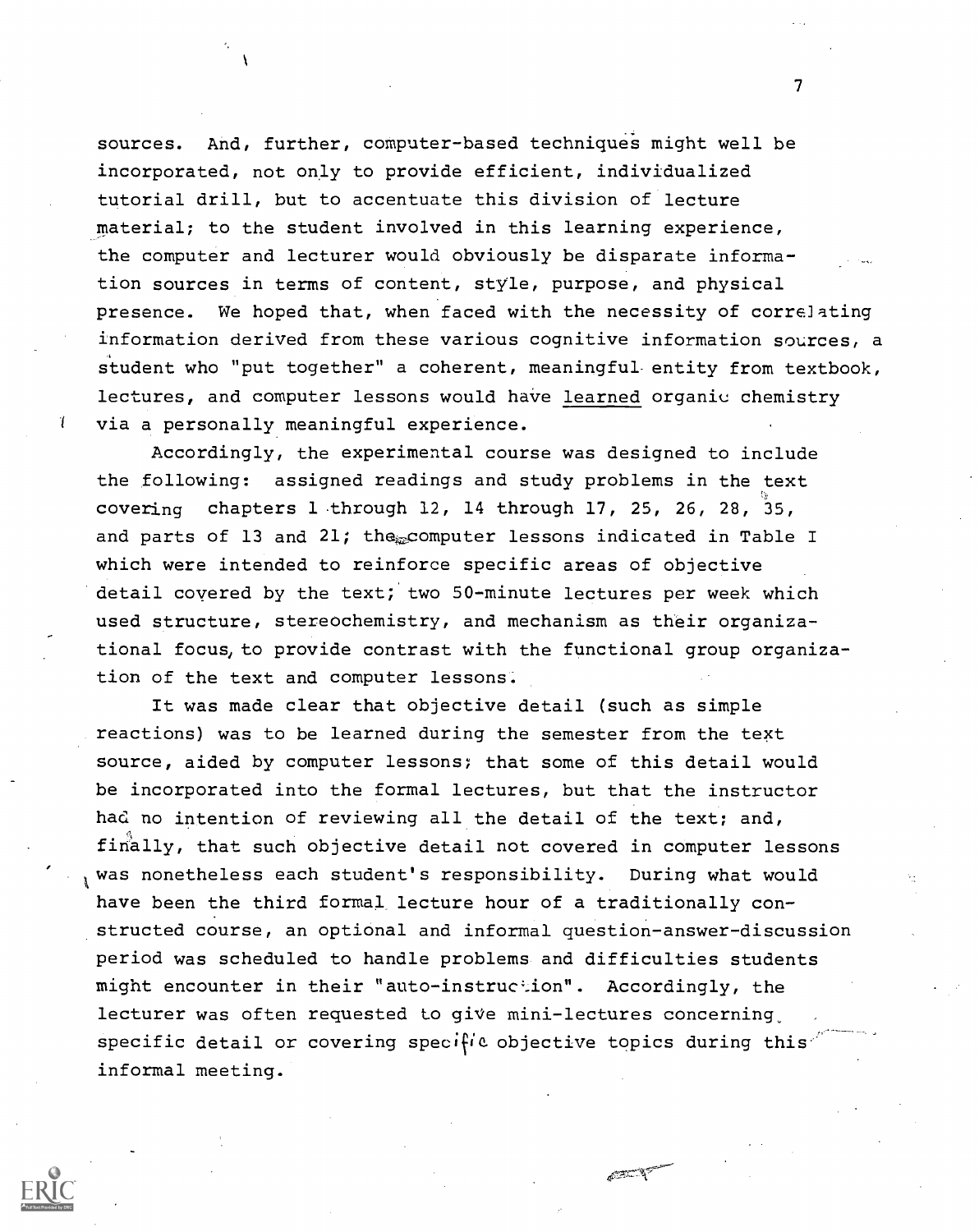#### Evaluation

In Table II is a comparison of student background abilities and performances (as indicated by SAT mathematics and verhal scores and by grade distribution) for the experimental class and a more traditional class taught by the same instructor 30 months earlier. It should be noted that the earlier class is not a directly appropriate control because of two characteristics: first, some of its students had access to a limited number of computer-based lessons; and, second, it was taught in the spring semester and, consequently, contained a large number of repeating students. For this reason, the grade distributions were also compared with two traditional courses taught by different instructors during the same (or closely related) time periods. In addition, anonymous attitudes and opinions were formally solicited from students in the experimental class.

# Results and Discussion

Student Performance Students apparently accepted the fact that materials not discussed in computer lessons or lecture but assigned in the reading (e.g., much of the objective detail concerning acetylene reactions) were nonetheless their responsibility, since their examination performances showed quite satisfactory grasp of such objective detail.

The distribution of course grades and other pertinent data for the four classes are shown in Table II. In terms of achievement, the data suggest an equivalence of background ability for the two classes with the same instructor, (X), and, most important, that the experimental approach is on a level equal to, or better than, the traditional approach. In this comparison, improvement is indicated in the middle and lower achievement groups for the experimental class, supporting the findings of the earlier studies in organic chemistry that show these groups can most benefit from

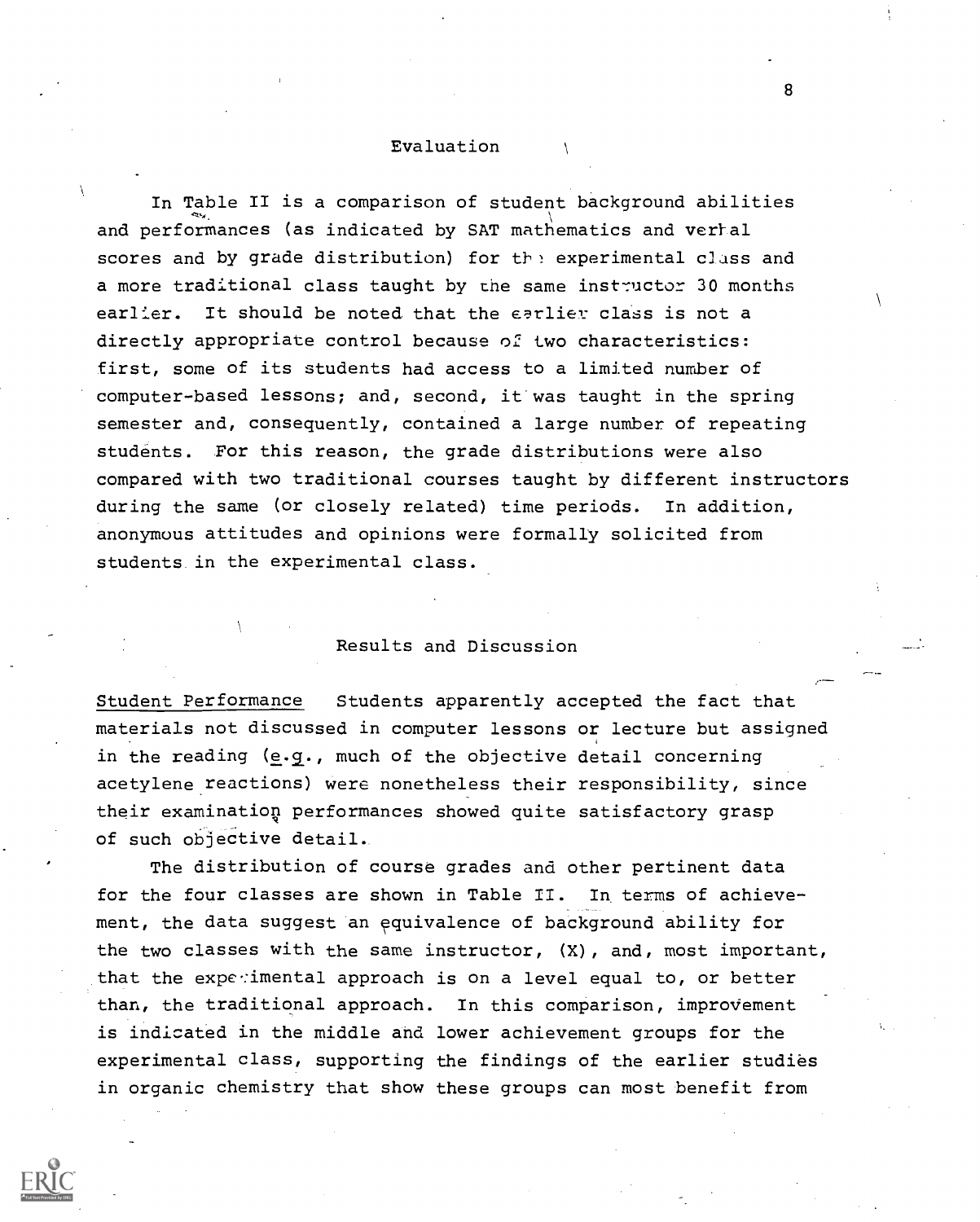the individualized, tutorial-drill instruction provided by the computer-based lessons. Comparison of the experimental class with the two traditional classes taught by different instructors indicates no significant differences in the distribution of passing grades. However, it is interesting to note the small percentage of failing grades and the relatively high percentage of drops without penalty for the experimental course. We believe these data suggest that in the experimental course each student was better able to determine--early in the semester--whether he would devote the time sufficient to complete the course successfully and, if not, drop without penalty while his work was still at a satisfactory level.

Perhaps the most viable statistical evidence for evaluating the learning effectiveness of students in the experimental course, an indication of their performance in subsequent organic chemistry courses, is not yet available. However, preliminary data, such as examination scores, indicate that students who transferred from the experimental course to a more traditional second semester course are performing satisfactorily (as judged by comparison of current exam grades with the final course grades they earned in the experimental course). One other phenomenon of interest is the performance of students from the experimental course who are now repeating the first semester with another instructor in a section using traditional presentation. (In the experimental section these students received grades of D, F,  $F_{abs}$ , and Q which are not satisfactory prerequisites for Chemistry 818b.) It is not yet possible to give an accurate description of their current progress; but, again, preliminary examination data suggest they may be performing at a success level higher than that normally expected of typical repeaters.

Three of the computer lessons were directly related to the laboratory portion of the course: one to gathering, interpreting, and reporting laboratory results; and two to simulated experiments prior to related, real experiments in the laboratory. Table III shows a general improvement in laboratory performance for the

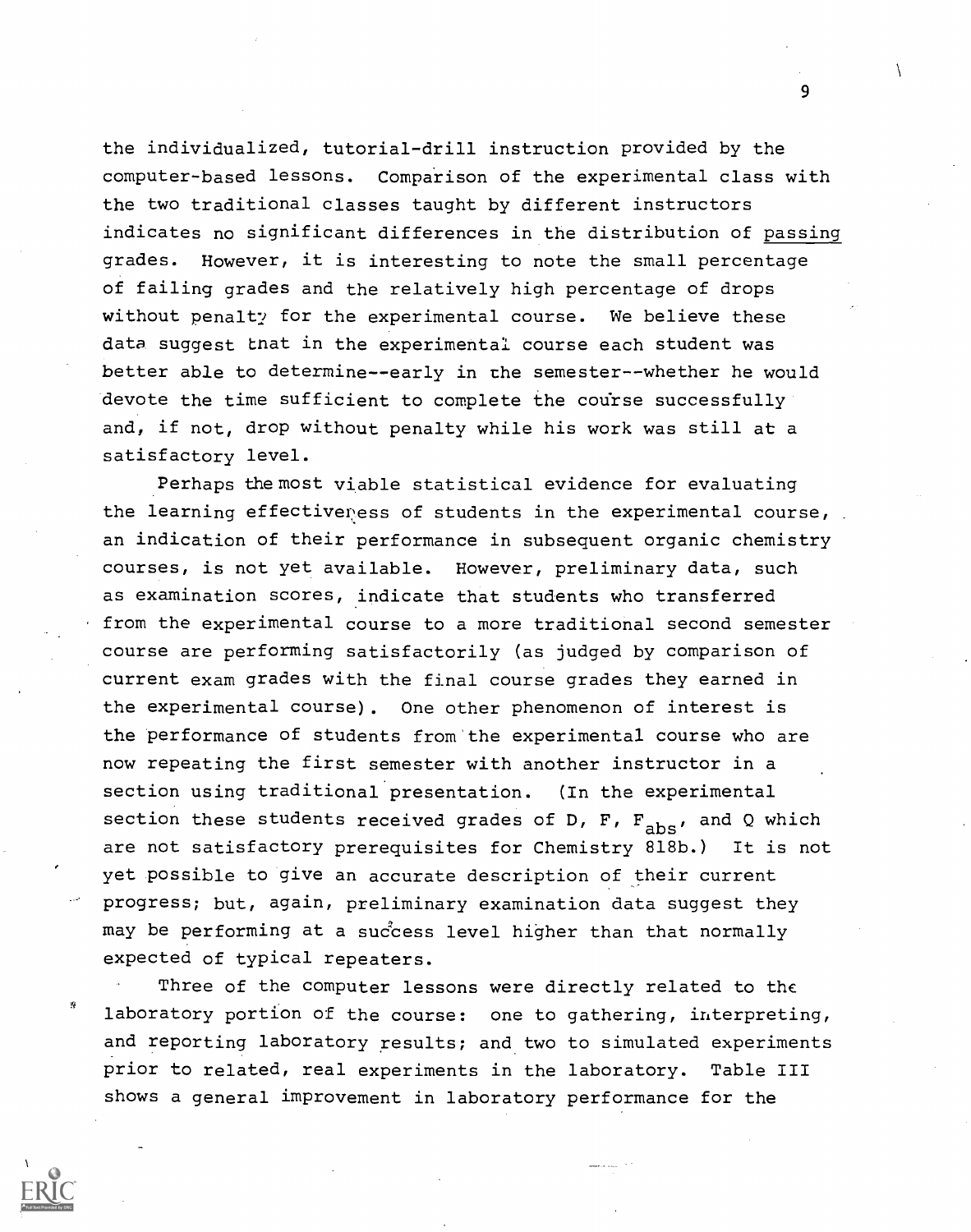experimental class. However, the instructor finds it difficult to believe that three computer-based laboratory lessons were, alone, responsible for the unusually high laboratory performance; and this feeling is shared by the students involved. Perhaps a more appropriate explanation for the trend can be found in the greater degree of student self-reliance and independence necessitated by the overall experimental course structure. If these qualities carried over into his laboratory work, we might well expect such a student to come to laboratory better prepared and more likely to accept initiative and responsibility in conducting his own experiments. That the data is meaningful is best indicated by two facts: in laboratory sections, students of the experimental course were randomly mixed with students of a traditional course; and, at the University of Texas, introductory organic laboratory (instruction and grading) is normally carried out by personnel other than the formal lecturers of the course. Considering that the laboratory grade is based primarily upon experimental work, laboratory reports of real experiments performed, and performance on quitzes related to technique and/or theory, the grade distribution suggests that the experimental course design and its use of computer-based tutorial are, at the least, the equivalent of traditional instruction.

Student Attitudes Concerning Use of Computer-based Lessons Anonymous student opinion regarding the design of the course and, specifically, the use of computer-based techniques as an essential element is shown in Tables IV and VI. In Table IV, positive attitudes are given by a majority of the students on four of five items, particularly those relating to assistance in learning provided by the computer lessons. These attitudes were verified in a follow-up evaluation 8 weeks after the semester ended. Emotional extremes at both ends of the spectrum seem less apparent in the follow-up study. The one initially negative response (an apparently bimodal distribution of answers to Question 2 concerning the equivalency of time required for one-lecture vs one-computer-based-lesson) is

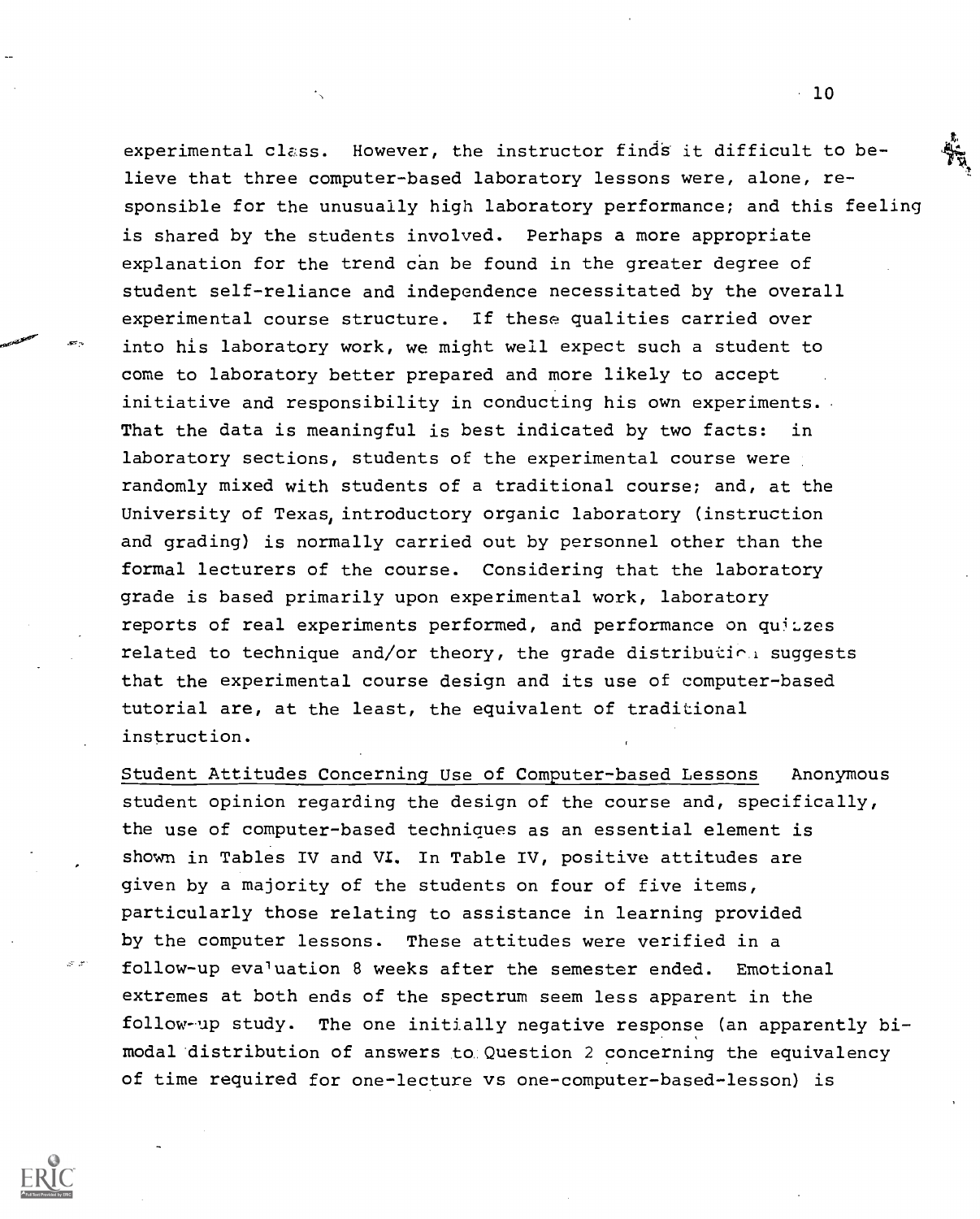a legitimate response supported by the actual computed time used by students to complete average lessons successfully. (See Time Required below.) However, the longer time period required to complete a computer-based lesson is probably a function of the minimum achievement level defined for each lesson (85% satisfactory performance), and of the fact that many students came unprepared to their first interaction with each lesson (i.e . many students used the computer tutorial as introductory work prior to text study, and, then, subsequently repeated the lesson after completing the assigned study materials). This phenomenon is common in most traditional lecture courses. Students often use the lecture as an introduction to the text, even when assigned reading in the text is supposed to precede the lecture. What instructors rarely have an opportunity to do, however, is require students to sit through the lecture a second time for effective learning after/completed the reading. Although, originally, students were perhaps somewhat justifiably angry about the extensive time demands, they have apparently begun to recognize their own responsibility for the extra time required when they chose to use the computer lessons as introductions to the text. In the follow-up attitude study, the bimodal distribution observed for responses to Question 2 reflects a somewhat positive attitude change. Of the three groups examined, one group of students who completed the experimental course with a grade of C or better and who are now enrolled in Chemistry 818b with the instructor of the experimental course gave a generally positive response; students from the experimental course with comparable grades who transferred to a traditional Chemistry 818b section responded more negatively; and, perhaps  $\neg$ st interesting, the group now repeating the introductory course in a traditional section is strongly divided in their response, with a significant majority actually agreeing to the time equivalency. It should be noted that the majority of Cnemistry 818b transfer students cited schedule preferences and conflicts as primary reasons for their transfer, although some did indicate that they expected less time and effort would

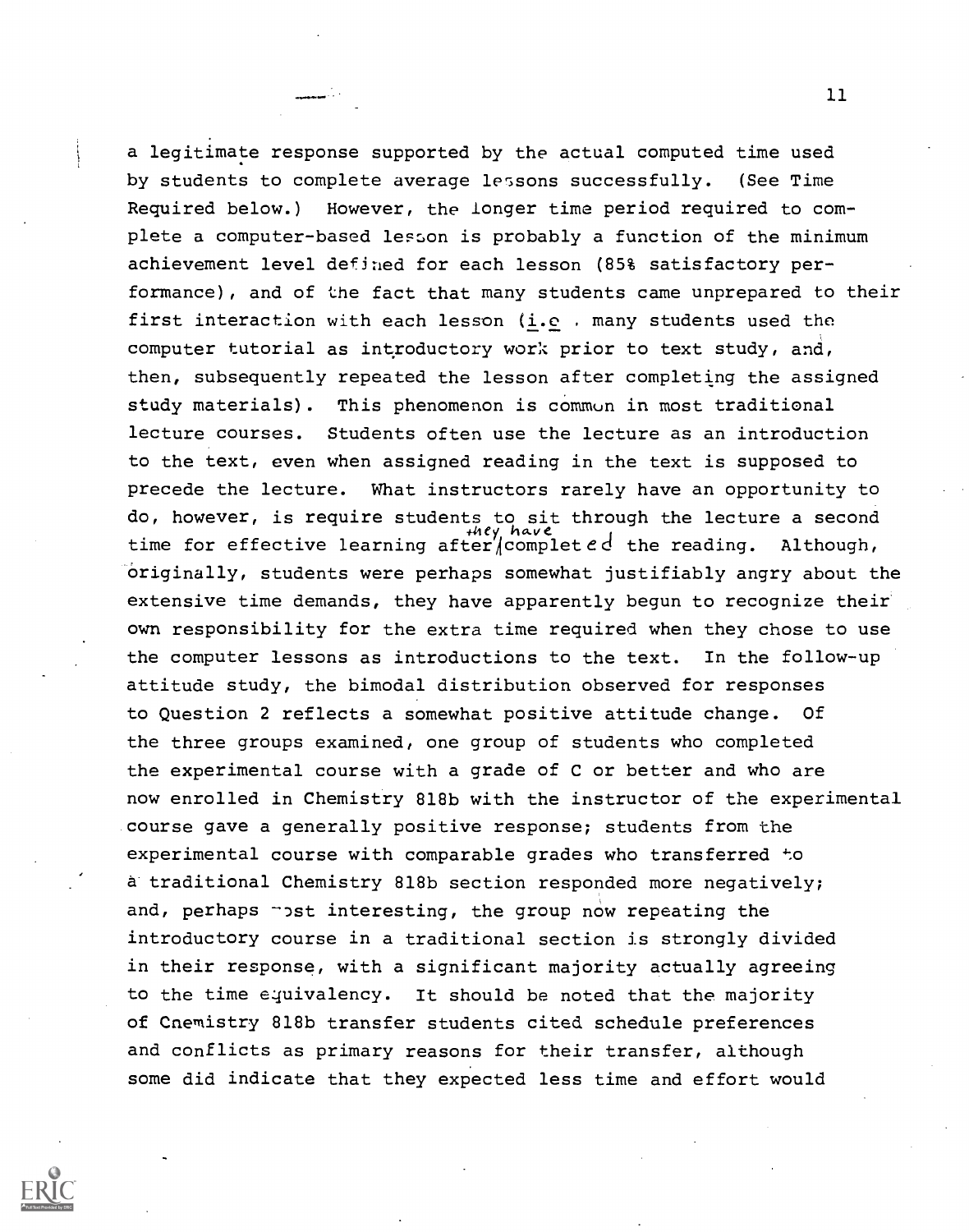be required by a more traditional class. Table V reflects this phenomenon. When asked in the follow-up questionnaire to respond to the similarity of grade distributions for the experimental and traditional sections, a substantial part of the transfer group showed surprise.

ί

In all three groups, students indicated a preference for the areas of nomenclature, reactions, sy;.thesis, and spectral interpretation as being well-suited for computer-based lessons.

In the original and follow-up evaluations,  $a$  the three groups gave essentially identical responses in listing ad rantages of the computer-based lessons. They were overwhelmingly in support of the individual, self-paced, tutorial drill approach which these lessons allowed; and, in general, they repeatedly praised the active student participation level encouraged by the lessons. In this regard, the instructor noted an unusual level of positive excitement and anticipation among the students throughout much of the semester which sharply contrasts with the sense of oppression commonly encountered among organic students. It is possible that it was only the novelty of a new, educational toy" which buoyed their interest and excitement, but the observable effect made the classroom significantly more pleasant .a place in which to lecture.

aStudent comments describing their general feelings about computer-based instruction in organic chemistry were also solicited (as part of the questionnaires). The authors interpreted these comments as an indication of the successful use of computer-based instruction in the experimental course. However, additional evaluation of these responses was deemed appropriate; accordingly, the authors requested that Professor David W. Brooks of Texas A & M University evaluate these. student comments, utilizing the methods he described in his contribution to the Symposium on Student Evaluation of Chemistry Courses and Professors via Questionnaires, 165th ACS National Meeting, Dallas, Texas. Professor Brooks concluded that the student responses constituted a positive and meaningful evaluation of the instructional role played by the computer-based lessons in the experimental course.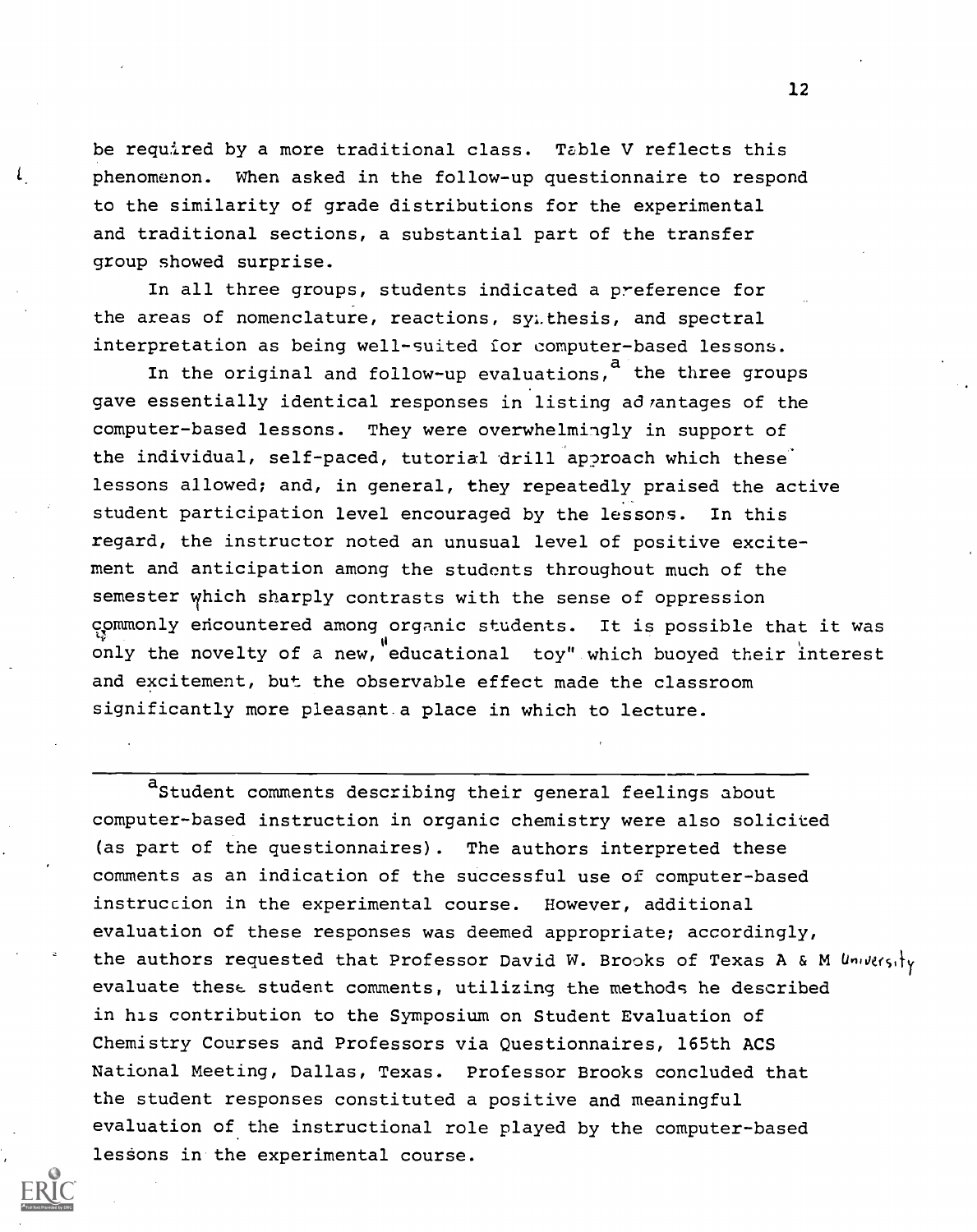Disadvantages of computer-based instruction that were cited included the time required to complete the computer-based lessons successfully, difficulties in scheduling extra interactions with difficult lessons (a shortage of teletype terminals during popular hours), certain idiosyncrasies within individual lessons that failed to recognize an acceptable correct response, and problems with the computer system hardware that necessitated the postponement of scheduled interactions with the lessons (see, also. Table V).

Student Attitudes Concerning the Overall Approach Used in the Experimental Course Examination of Tables VI and VII illustrates that average responses solicited just prior to the final examination in the experimental course and average responses some 8 weeks later show general approval of the course design and the computer-based lessons. More interesting is the fact that the collection of small trends is largely in the direction of greater approval with distance.

However, it should be noted that while suggesting the experimental course approach seemed, cognitively, reasonable and justifiable (see Tables VI and VII), many students were emotionally distressed by the extensive time and active learning efforts required of them. Their rancor was directed largely at the instructor (Table VII and individual comments which accompanied the formal university evaluation), although this emotional response, too, appears to be lessening with distance.

Time Required Table IX contains data concerning the computer time required and cost figures for the semester. A total of 2,082 jobs requiring 1,490 computer contact hours for the students occurred in the semester. On the average, about 1.6 interactions were required per lesson per student for a successful completion. This is the equivalent of about 43 min:tes per job, and, assuming that one job represents one losson, about 70 minutes for a successfully completed lesson.

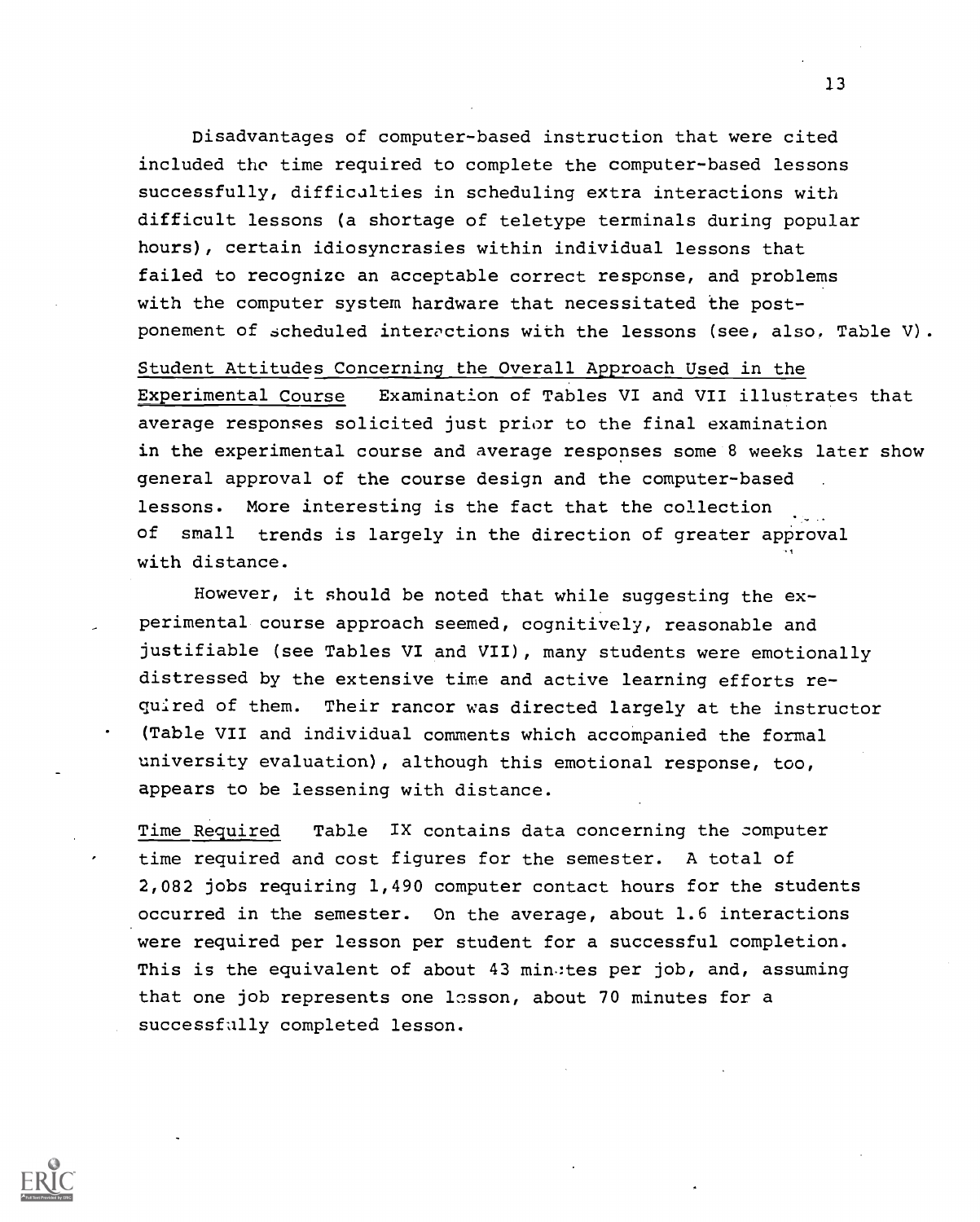Costs Computer costs are based upon a rate of \$260.00 per TM hour (a combination of central processing (CP) and peripheral processing (PP) time) and a line connect charge that was originally \$0.50 per hour but was reduced in the 10th week of the semester to \$0.40 per hour. A total of 7.21 TM hours costing \$1875.10 and \$667.65 for connect time were required for the 2,082 jobs. These figures correspond to approximately \$1.71 per student terminal hour or \$1.99 total cost per successfully completed lesson per student. It is very important to note, however, that a rate of only \$26.00 per TM hour is charged at the departmental level within the University system. Had funds for this project come directly from the Chemistry Department teaching budget (rather than a research account), the total cost would have been about \$0.58 per student terminal hour.

Instructor's Evaluation (The authors believe it is most appropriate for P. L. S, to comment directly in this phase of the evaluation.) I feel the experimental approach was a success in many respects. Students demonstrated active, inquisitive effort and kept to a minimum the usual complaints concerning the unreasonable demands organic chemistry places on its students. I am, for the first time in five  $\sqrt[n]{2}$  pears, satisfied that the grades I assigned at the conclusion of an undergraduate chemistry course are, for the most part, an accurate and well-deserved representation of what the students have learned. I felt useful in the classroom. Rather than feeling limited by the necessity of simply providing a condensed version of some text, I felt able to engage in teaching--that is, in providing a thought-provoking and informative environment in which students can choose to learn.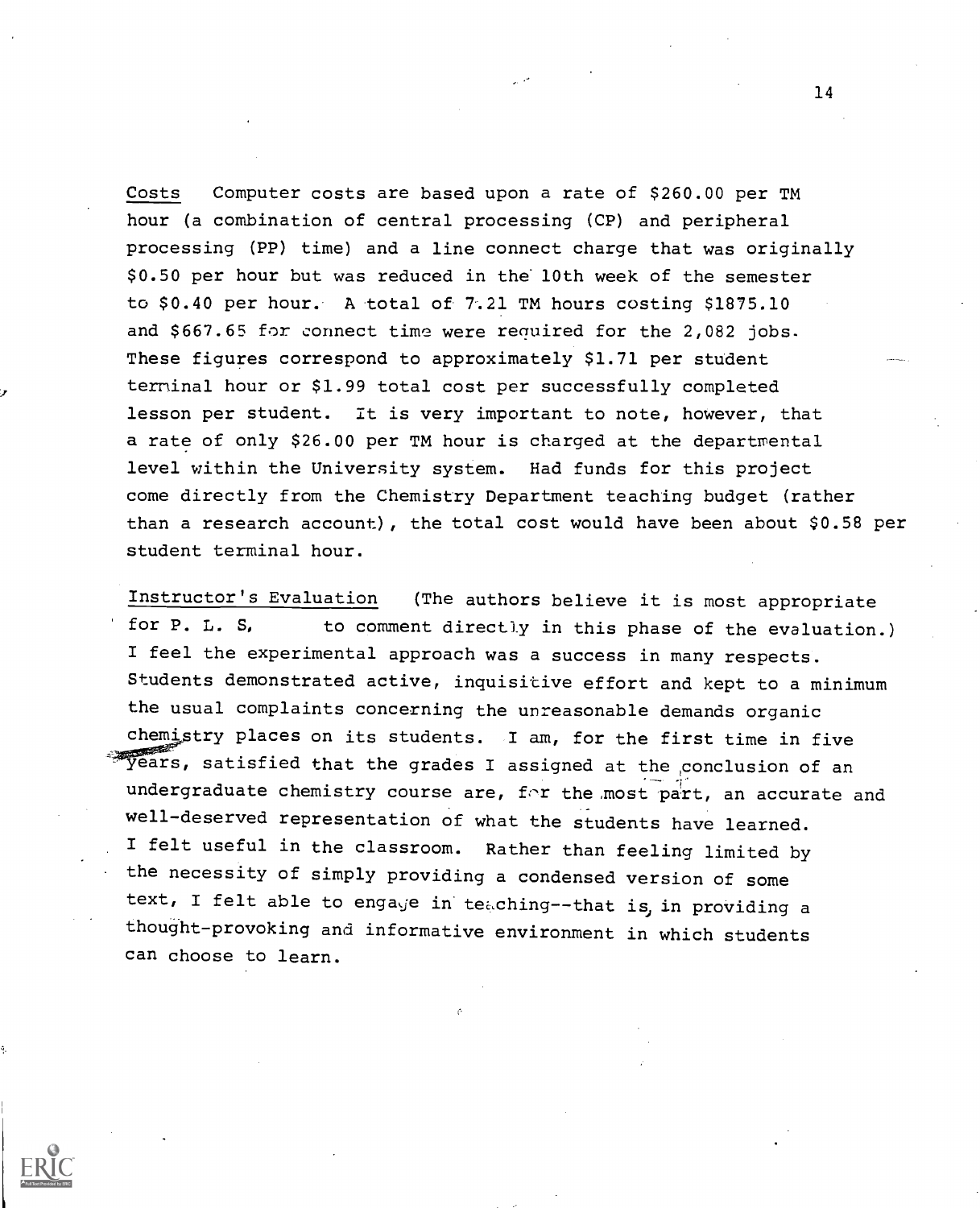However, when faced with the difficult task of deleting about one-third of my normal classroom objective content so that the computer lessons might deal with this material via one-to-one tutorial methodology, I recognized that I must in the past have been lecturing at a phenomenal rate, covering information at a pace so rapid that information could be taken down.but not simultaneously processed by the students. This realization convinces me that what students of our organic course have been saving for years is true: we demand an excessive amount of work from them (even in traditional training courses). Both my students and I strongly believe that it would be appropriate to extend introductory organic chemistry to three semesters (with 9 hours total credit) or to offer in the first semester of a two-semester course a modification of the experimental course in which three lectures per week, one four-hour laboratory, and computer-based lessons (equivalent to a fourth lecture) would be included for a total of 5 credit hours.

Finally, a word about completely self-paced instruction for organic chemistry. From my experiences last semester, I believe that the nature and multi-dimensional complexity of the content of introductory organic chemistry do not allow for further ex-Lensive modularization. Units of study, such as chapters in a text, can be well defined with appropriately described goals and methodology. But organic's unique problem is not the need for further modularization; it is, rather, the opposite. It is the necessary and difficult task cf correlating and synthesizing these many units into a single construct, of recognizing a multitude of different interconnections between any collection of individual units, and of solidly developing a complex structural interdependence of all units to support the total, internally consistent structural entity'which we call organic chemistry. All this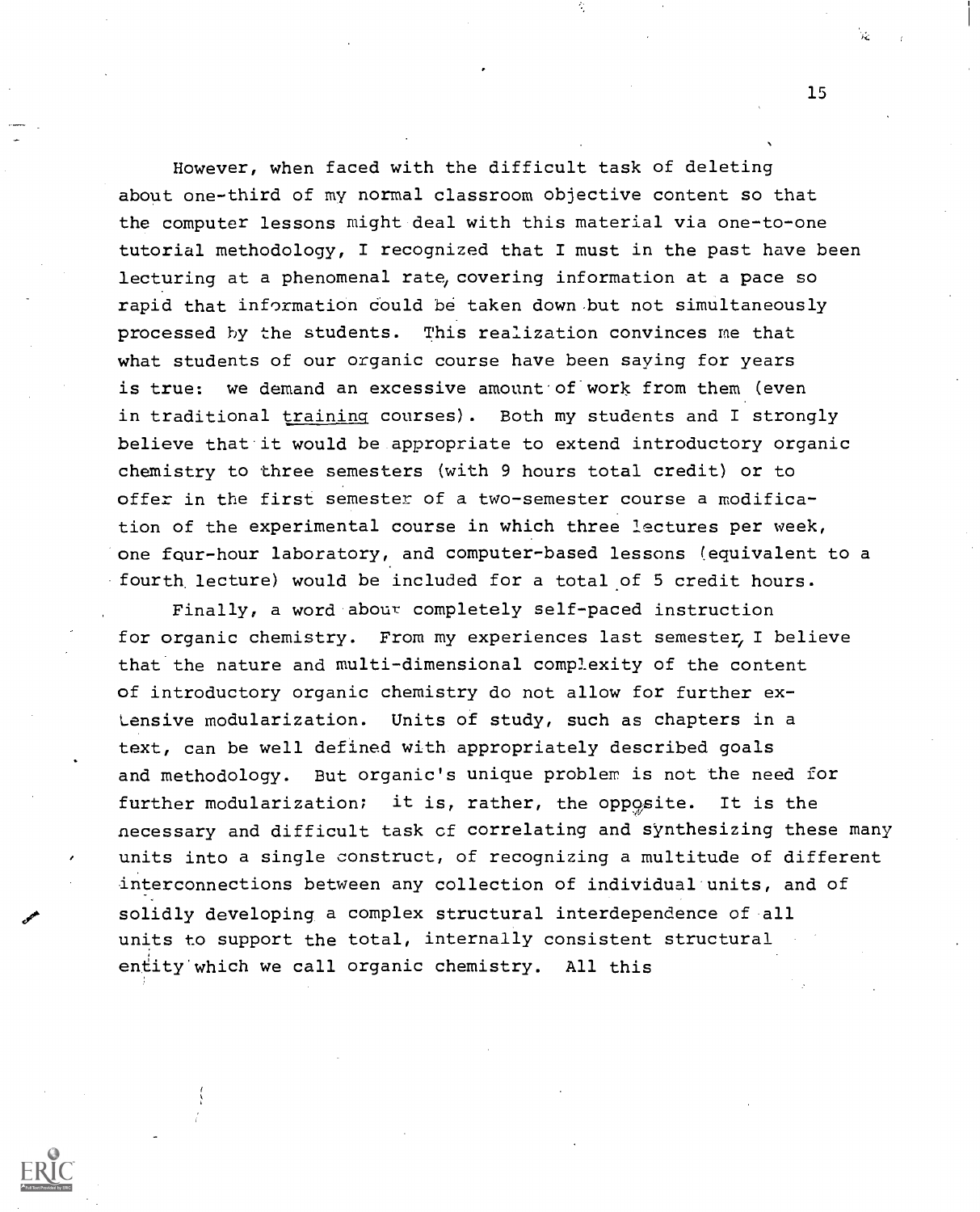suggests to me that no simple introductory organic course can be fashioned which will allow an average student to achieve completely self-determined and self-paced learning in the field within a reasonable time period. I believe that live interaction with a lecturer and with a scheduled, series of lectures is probably a quite necessary learning aspect, if students are to complete an introduction to organic chemistry in two or three semesters. But I am certain that active student participation in the learning process, including as large a degree of self-pacing as is possible, can substantially improve the learning environment. In this regard, modularized computer-based tutorial lessons appear to be an effective, perhaps essential, adjunct to chemical instruction. For, after five years of unsuccessful attempts to convince my undergraduates that an organic text should be their primary information source, I can call your attention to Table VIII with some satisfaction.

## Summa:y

An experimental course in first semester undergraduate organic chemistry was designed to incorporate now-documented computer-based instructional techniques. The design included required computerbased lessons that provided tutorial drill and practice and simulated experiment and reaction applications. Most of the lessons required a minimum achievement level of 85 percent for credit. Since much of the routine instruction was accomplished within the computer lessons, it was possible to reduce the number of formal lectures per week from three to two, but simultaneously to increase the amount of time and detail devoted to theoretical concepts such as bonding, structure, stereochemistry, and reaction mechanism.

Division of lecture responsibility between formal lecturer and computer-based lessons in the experimental approach appears to have developed a greater-than-normal amount of self-reliance, independence, and responsibility from students; the phenomenon is exhibited in student evaluations by the unusually high importance they assigned the text as a primary information source.

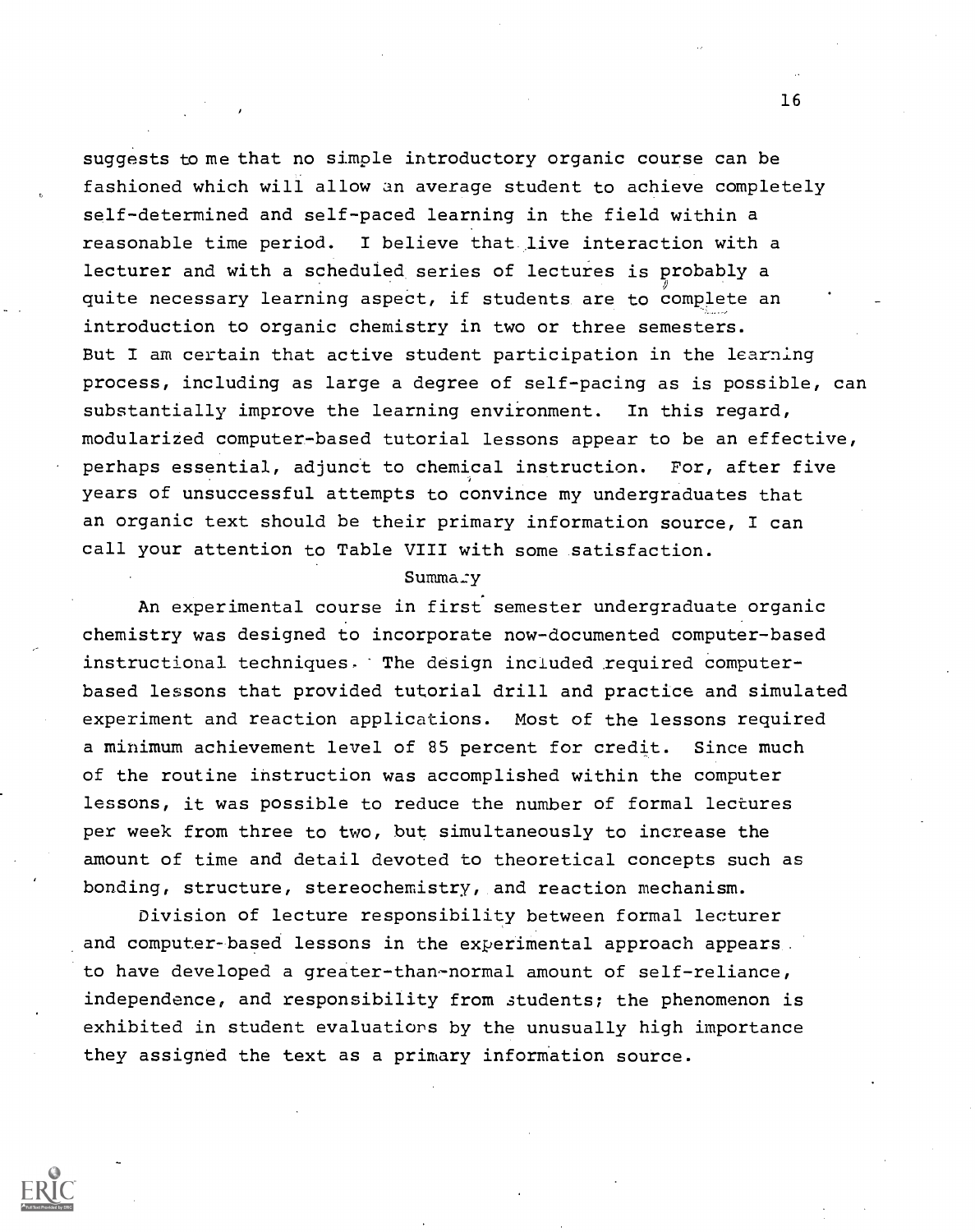Evaluation of the experimental course by comparison with three courses taught by more-traditional methods, including .ne taught by the instructor of the experimental course, indicated the experimental course approach is, academically, equal to,  $\circ\dot{x}$  better  $\angle$ than, traditional methods. Positive student attitudes and opinions concerning use of computer-based lessons as an essential and pedagogically valuable part of the experimental course were received.

Finally, the experimental course and its evaluation have convinced the authors of the following: that students can be encouraged to take a more responsible and aggressively active part in their own organic chemical instruction; and further, that although comprehensive understanding of introductory organic chemistry can, seemingly, be developed in two semesters (by either the experimental or traditional approaches), both approaches place unusually high time demands on students for satisfactory progress.

#### Acknowledgments

This study was conducted through the assistance and cooperation of the Organic Chemistry Division of the Department of Chemistry, University of Texas at Austin. Funds to pay for computer time, for development of certain computer lessons, and for related personnel were provided by Project C-BE under the direction of Dr. J. J. Lagowski and Dr. J. J. Allan, sponsored jointly by the University of Texas at Austin and the National Science Foundation. Additional funds to pay for development of modules and for personnel were provided by the Moody Foundation and Esso Educational Foundation. The generosity and support of all is hereby gratefully acknowledged.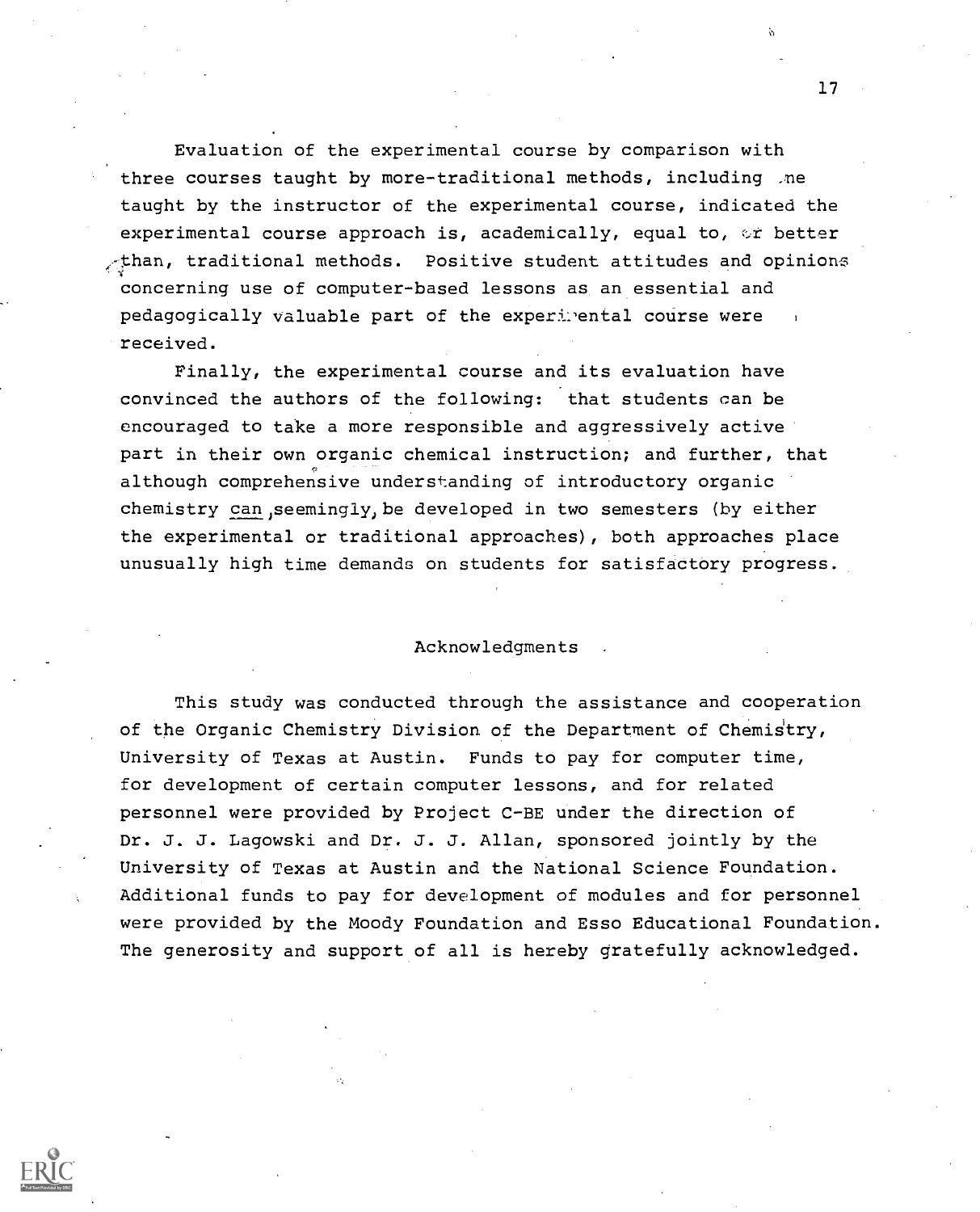$-18$ 

1. Rodewald, L. B., Culp, G. H., and Lagowski, J. J., J. Chem. Educ., 47:134 (1970). 2. Smith, S. G., J. Chem. Educ., 47:608 (1970).

3. Culp, G. H., and Castleberry, S. J., Sci. Ed., 55:423 (1971).

4. Culp, G. H., :nd Lagowski, J. J., J. Res. Sci. Teach., 8:357 (1971).

5. Smith, S. G., J. Chem. Educ., 48:727 (1971).

6. Venier, C. G., and Reinecke, M. G., J. Chem. Educ., 49:541 (1972).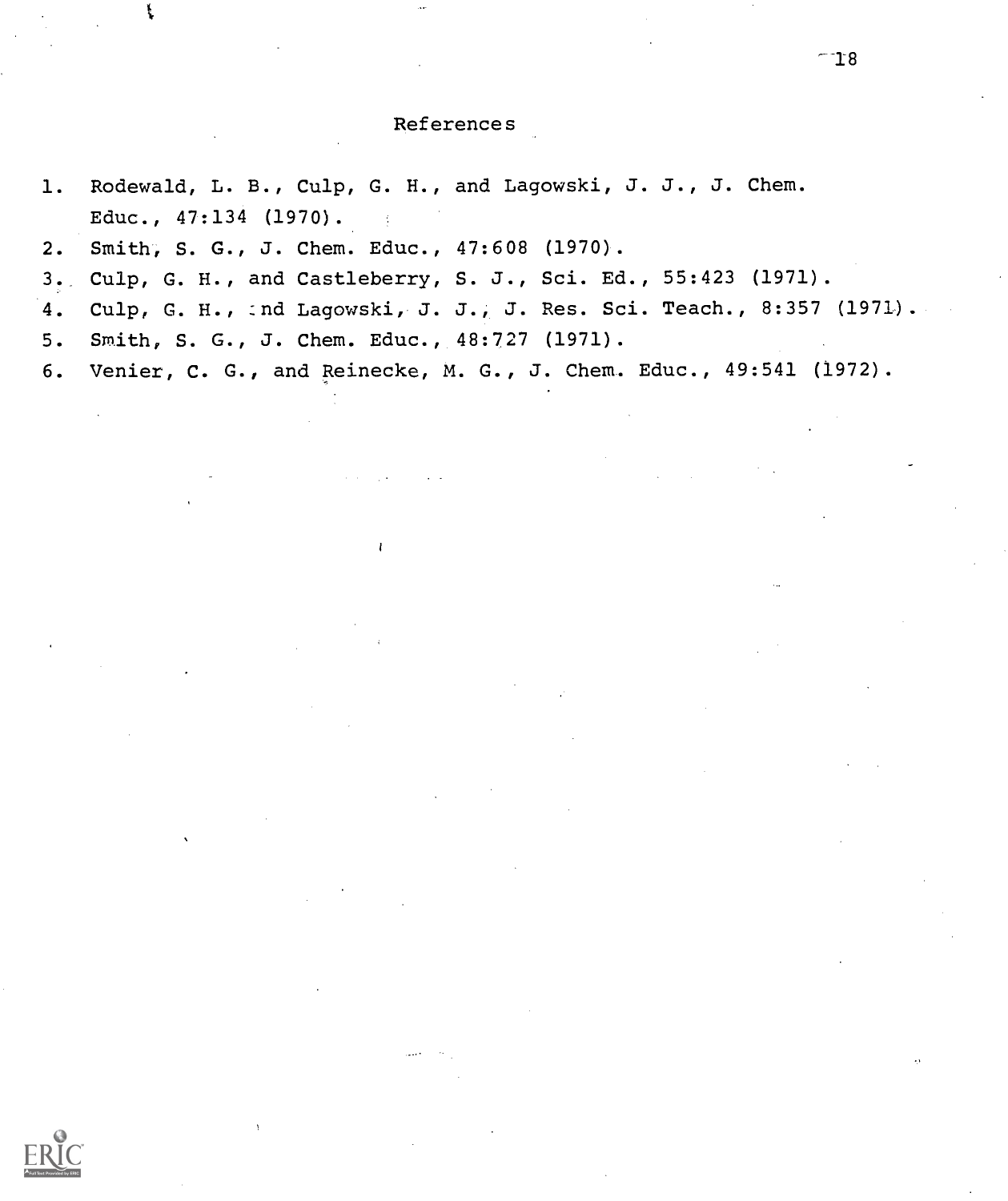# Table I

 $\boldsymbol{\Omega}$ 

Assigned Computer Lessons for Experimental Section of Chemistry 818a

|     | Name              | Area                                                                         |
|-----|-------------------|------------------------------------------------------------------------------|
| l.  | OCH16             | Valence Bonding and Organic Compounds                                        |
| 2.  | OCH <sub>34</sub> | Classes of Organic Compounds                                                 |
| 3.  | <b>OCHI</b>       | Alkane Nomenclature                                                          |
| 4.  | OCH <sub>22</sub> | Separation via Extraction                                                    |
| 5.  | OCH18             | Chlorination of Propane                                                      |
| 6.  | OCH <sub>24</sub> | Basics of Stereochemistry                                                    |
| 7.  | OCH <sub>2</sub>  | Alkene Nomenclature                                                          |
| 8.  | OCH14             | Dehydration of 2-Methylcyclohexanol                                          |
| 9.  | OCH10             | Preparations and Reactions of Alkenes                                        |
| 10. | OCH31             | Reporting Laboratory Results                                                 |
| 11. | OCH17             | Elementary Alkene-related Syntheses                                          |
| 12. | OCH14             | Arene Nomenclature                                                           |
| 13. | OCH19             | Mechanism of Electrophilic Aromatic<br>Substitution; Orientation; Reactivity |
| 14. | OCHIL             | Preparations and Reactions of Arenes                                         |
| 15. | OCH <sub>6</sub>  | Elementary Aromatic Syntheses                                                |
| 16. | OCH7              | Aromatic Syntheses                                                           |
| 17. | OCH <sub>3</sub>  | Alcohol, Aldehyde, Ketone Nomenclature                                       |
| 18. | OCH12             | Preparations and Reactions of Alcohols                                       |
| 19. | OCH <sub>29</sub> | Preparations and Reactions of Phenols                                        |
| 20. | OCH <sub>32</sub> | Elementary NMR Interpretations                                               |
| 21. | OCH <sub>33</sub> | Elementary IR Interpretations                                                |

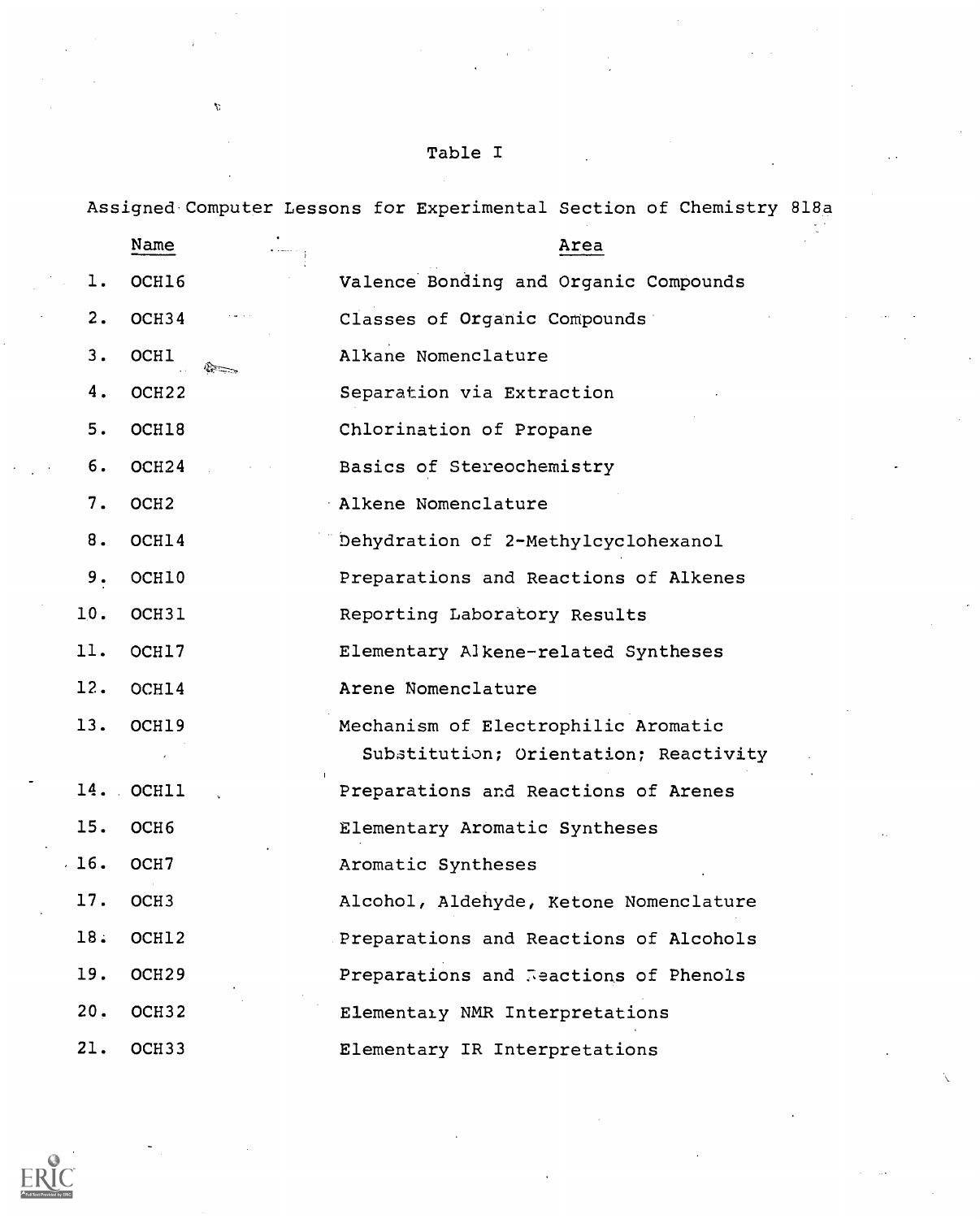## Table II

|             |              |                   |          |            | Demester Grade Distribution for chemistry order |    |                          |                 |            |
|-------------|--------------|-------------------|----------|------------|-------------------------------------------------|----|--------------------------|-----------------|------------|
| Year        | Lecturer     |                   |          | Grades (%) |                                                 |    |                          | <b>SAT</b>      | <b>SAT</b> |
|             |              |                   |          |            | A B C D F $F_{(abs)}^a$ Q <sup>b</sup> $x^c$    |    |                          | (Verbal) (Math) |            |
| Fall $72^d$ | $\mathbf{x}$ |                   |          |            | 11 16 23 15 4 4                                 |    | 25 $2^e$                 | 549             | 629        |
| Spring 70   | X            |                   |          |            | 12 13 16 20 9 0 16 13 <sup>f</sup>              |    |                          | 558             | 639        |
| Fall 72     | Y            | 9, 22, 20, 15, 13 |          |            | $\mathbf{c}$                                    | 20 | $\overline{\phantom{0}}$ |                 |            |
| Fall 70     | $\mathbf{z}$ | 7 17              | 22 12 16 |            | 13                                              | 14 | $\overline{\phantom{0}}$ |                 | -          |
|             |              |                   |          |            |                                                 |    |                          |                 |            |

Semester Grade Distribution for Chemistry 818a

a<sub>Absent from class and final exam, but failed to drop the course</sub> officially

b<sub>Dropped the course without penalty (work satisfactory at time of drop)</sub>

<sup>C</sup>Incomplete grade assigned

 $d_{\text{Experimental course}}$ 

<sup>e</sup>Students are actively engaged in completing small amount of remaining course work (course work already completed is passing).

 $f_{Small}$  number of these students subsequently completed course satisfactorily; most allowed grade of X to lapse into F after four months.

Table III

Laboratory Grade Distribution for Chemistry 818a<sup>a</sup>

| Year                 | Lecturer <sup>b</sup>               |              |              | Grades (%)  |                |                        |  |
|----------------------|-------------------------------------|--------------|--------------|-------------|----------------|------------------------|--|
|                      |                                     | $\mathbf{A}$ | $\mathbf{B}$ | $\mathbf C$ | D              | $\mathbf{F}$           |  |
| Fall $72^{\text{C}}$ | $\mathbf{X}$                        | 35           | 44           | 21          | $\mathbf 0$    | $\overline{0}$         |  |
| Spring 70            | X                                   | 23           | 40           | 29          | 8 <sup>1</sup> | $\ddot{\phantom{0}}$ 0 |  |
| Fall 72              | Y<br>$\sim 10^{11}$ km $^{-1}$      | $-29$        | 35           | 29          | $\overline{7}$ | $\mathbf 0$            |  |
| Fall 70              | $\sim$ 100 $\pm$<br>z<br>$\sim 100$ | 22           | 34           | 42          | $\mathbf{1}$   |                        |  |

a<sub>For students completing the course</sub>

b<sub>Lecturer</sub> conducted formal lecture part of course; laboratory instruction and grading performed by other personnel

Experimental course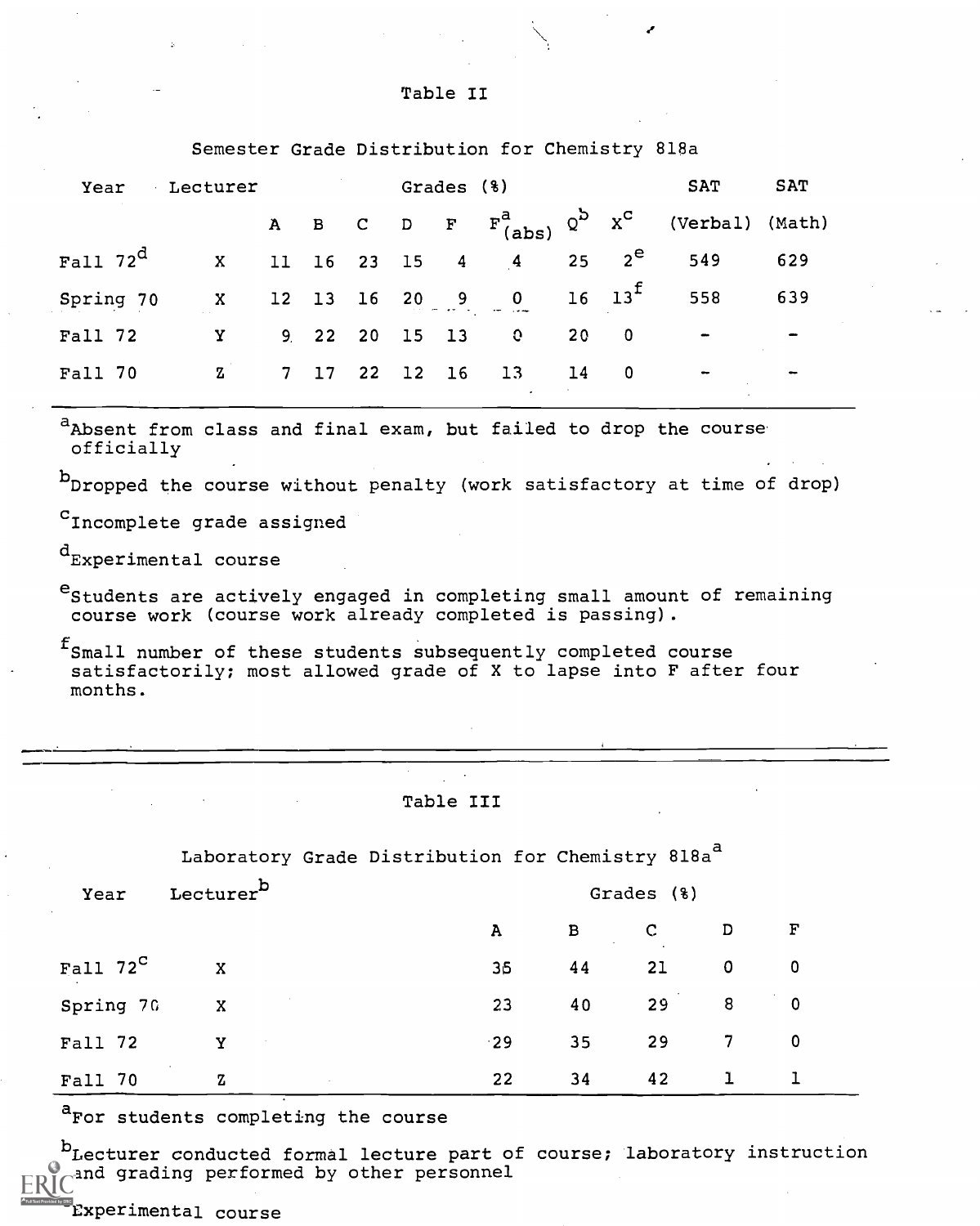| Table IV |  |  |
|----------|--|--|
|          |  |  |

Student Attitudes Concerning Computer-based Lessons<sup>a</sup>

|    | Item                                                                                                     |                                |                    | Opinion $\left(\begin{smallmatrix} 0\\ 0 \end{smallmatrix}\right)^D$ |                                                                                                |                                                     |
|----|----------------------------------------------------------------------------------------------------------|--------------------------------|--------------------|----------------------------------------------------------------------|------------------------------------------------------------------------------------------------|-----------------------------------------------------|
|    |                                                                                                          | Strongly<br>Disagree           | Disagree           | Neutral                                                              | Agree                                                                                          | Strongly<br>Agree                                   |
| 1. | Computer techniques<br>are good study aids                                                               | 3<br>$2(0-0-9)$                | $rac{3}{5(4-8-9)}$ | $\frac{2}{2(0-0-9)}$                                                 | $57(59-46-64)$                                                                                 | 37<br>$\overline{33(37-46-9)}$                      |
| 2. | The time required<br>for these lessons<br>was the equivalent<br>of the traditional<br>3rd formal lecture | 17<br>$\overline{15(7-23-27)}$ |                    |                                                                      | $\frac{44}{29(26-54-9)}$ $\frac{12}{8(11-0-9)}$ $\frac{23}{45(56-15-55)}$ $\frac{3}{2(0-8-0)}$ |                                                     |
| 3. | The lessons have<br>helped me learn                                                                      | $0(0-0-0)$                     | $2(0-9-0)$         | $\frac{9}{13(7-9-36)}$                                               |                                                                                                | $\frac{53}{57(67-46-45)}$ $\frac{33}{27(26-38-18)}$ |
| 4. | I have enjoyed<br>the lessons                                                                            | 11<br>$5(0-9-18)$              | $8(7-15-0)$        |                                                                      | $\frac{22}{21(26-23-9)} \frac{36}{55(56-38-73)} \frac{26}{10(11-15-0)}$                        |                                                     |
| 5. | I would use this<br>type of study aid<br>in other courses if<br>it were available                        | $4(0-0-18)$                    | $0(0-0-0)$         | 28                                                                   | 40<br>$\overline{13(15-23-0)}$ $\overline{68(70-62-73)}$                                       | 19<br>$14(15-15-9)$                                 |
|    |                                                                                                          |                                |                    |                                                                      |                                                                                                |                                                     |

aVoluntary anonymous responses were solicited from students immediately prior to final examination (56 responses), and eight weeks after end of course (51 responses). Note that there may be some variation based on difference in students who chose to respond.

 $b_{\text{%}$  opinions tabulated as shown:

$$
\frac{1_n}{2_n(S_{SKB}-K_{SB}-B_{SA})}
$$

where  $\frac{1}{n}$  = % of 56 voluntary responses received prior to examination

 $2n = 8$  of 51 voluntary responses received 8 weeks after end of course  $2n$  is further broken down into

 $S_{SKR}$  $\epsilon$  of total responses from experimental group taking second half of course (818b) with instructor of experimental course

 $K_{SR}$ % of total responses from experimental group taking second half of course (818h) with another instructor

 $B_{SA}$ % of total responses from experimental group repeating course (818a) with another instructor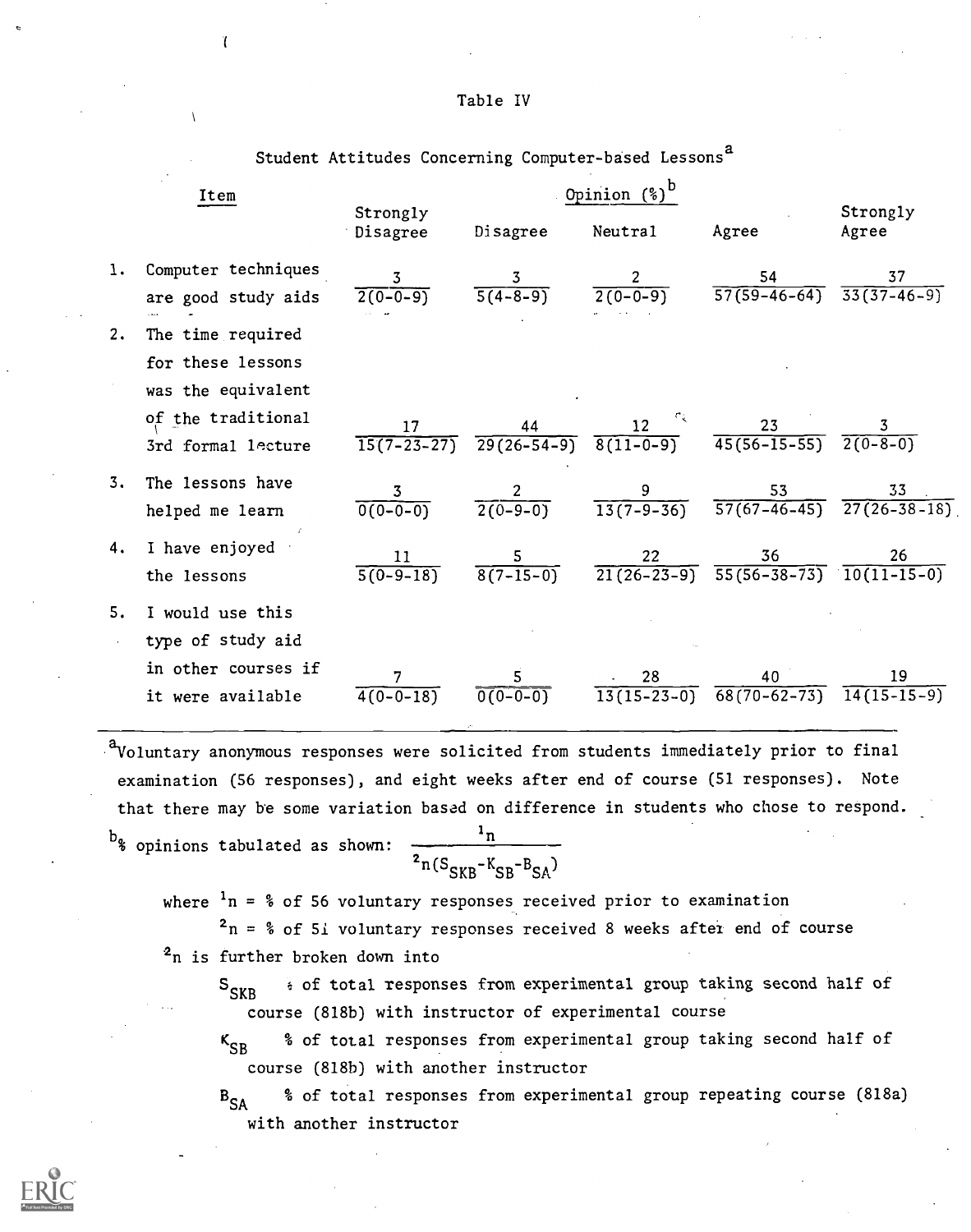| Voluntary Anonymous Responses to Follow-up Questionnaire <sup>a</sup> |                |             |                      |
|-----------------------------------------------------------------------|----------------|-------------|----------------------|
| Item                                                                  | $S_{\rm SKB}$  | $K_{SB}$    | $\mathbf{^{B}_{SA}}$ |
| Attitude towards grade                                                |                |             |                      |
| distribution (%)                                                      |                |             |                      |
| The grade distributions                                               |                |             |                      |
| for all Chemistry 818a                                                |                |             |                      |
| courses taught in Fall                                                |                |             |                      |
| of 1972 were about the                                                |                |             |                      |
| same. Is this:                                                        |                |             |                      |
| About what you expected?                                              | 54             | 31          | 55                   |
| A surprise to you?                                                    | 13             | 31          | 27                   |
| Of little concern to your expectations?                               | 33             | 38          | 18                   |
| System problems (%)                                                   |                |             |                      |
| How many problems did you                                             |                |             |                      |
| have with the Taurus System?                                          |                |             |                      |
| Many                                                                  | 4              | 8           | 18                   |
| Occasionally                                                          | 85             | 92          | 73                   |
| None                                                                  | 11             | $\mathbf 0$ | 9                    |
| Program problems (%)                                                  |                |             |                      |
| How many problems did you have with                                   | 1724.          |             |                      |
| errors in the computer lessons?                                       |                |             |                      |
| Many                                                                  | $\overline{7}$ | C           | 9                    |
| Occasionally                                                          | 85             | 85          | 82                   |
| None                                                                  | $\overline{7}$ | 15          | 9                    |
|                                                                       |                |             |                      |

ar an interpretation of notations  $S_{SRB}$ ,  $K_{SB}$ , and  $B_{SA}$  please see note b, Table IV.



Table V

ľ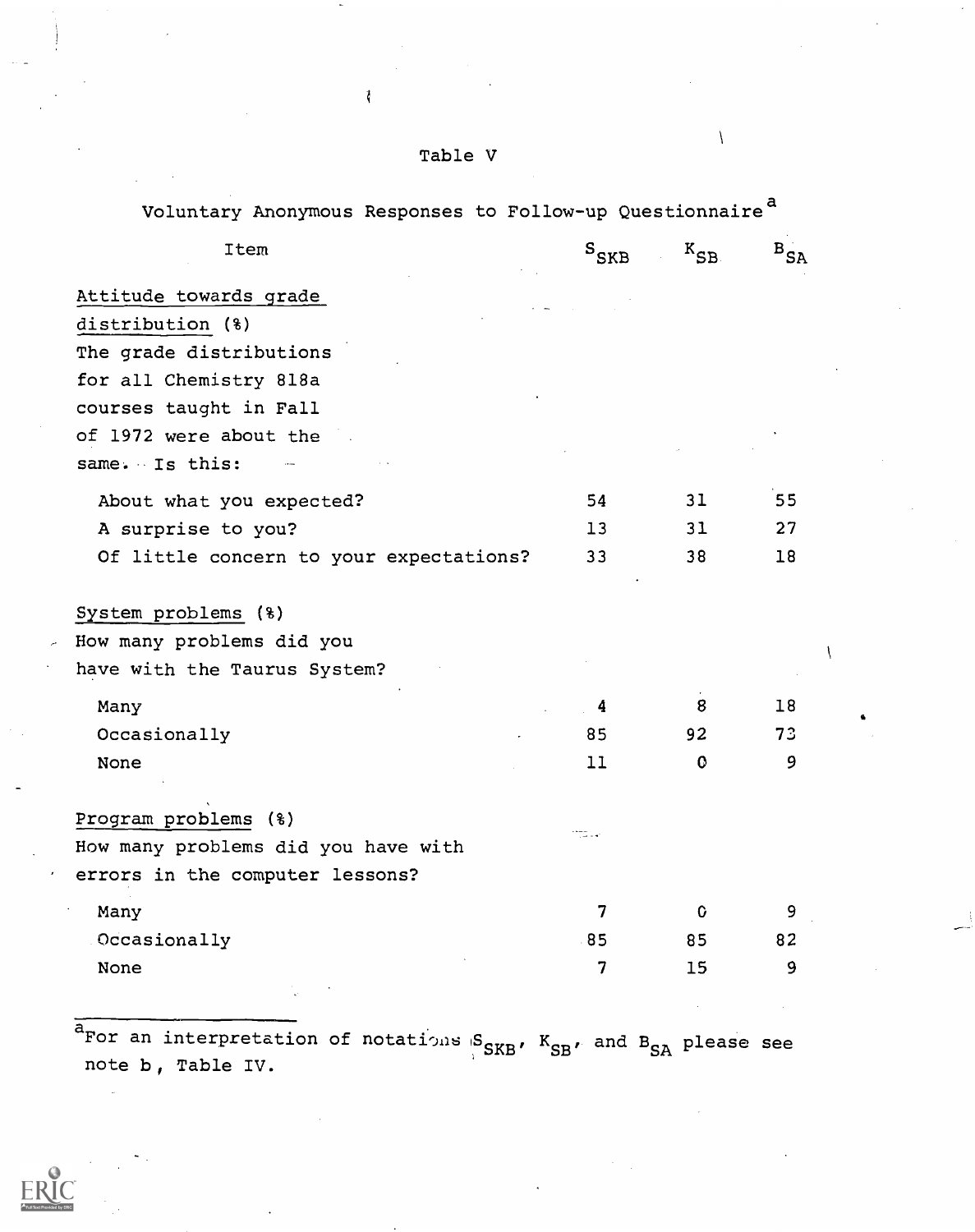## Table VI

Additional QUestions for Formal University Student Evaluation (Anonymous and Voluntary) of Experimental Course and Instructor

For Following Questions

| Answer: | Definitely Yes | Yes | Uncertain | No<br>--- | Definitely No |
|---------|----------------|-----|-----------|-----------|---------------|
|         |                |     |           |           |               |

ą

Did the use of computer-based instruction help you discover and use your own pact for learning organic chemistry?  $(\overline{X})^a = .4[-7] (.8)$ 

Do two formal lectures per week plus regular computer-based lessons seem to provide sufficient explanation of subject matter for a self-paced introductory course in organic chemistry?

Is it fair to ask students to teach themselves organic chemistry from a selected textbook aided by formal lectures and computer-based lessons?

 $(\bar{X}) = .2$ [.5](.8)

 $(\overline{X}) = -.7[-.5](-.2)$ 

If this course had been composed of three formal lessons per week and optional computerbased lessons, would you have devoted as much time to studying the computer-based lessons as you did this semester?

 $(\overline{X}) = .4$ [.2] (.2)

-Did you find working on the computer-based lessons an enjoyable way to learn organic chemistry?

 $(\overline{X}) = .6[-8] (1.0)$ 

Do you think it is accurate to say that the textbook presents an introduction to organic chemistry organized descriptively according to functional groups, while the formal lectures seem to present a broader, more theoretical organization according to organic structure and reaction mechanism?

 $(\overline{X}) = .91.81(1.0)$ 

Should a combination of computer-based instruction and formal lectures (such as used this semester) be used in future courses to help students learn organic chemistry?

 $(\overline{X}) \cong .9[1.0] (1.2)$ 

a<br>Average responses indicated as  $\frac{1}{n}$ [ $\frac{2}{n}$ ]( $\frac{3}{n}$ )

where <sup>1</sup>n shows average of 61 responses obtained immediately prior to final examination

 $2n$  shows average of 52 responses obtained 8 weeks later both from students currently enrolled in second half of organic chemistry (818b) and from students repeating first half of organic chemistry

 $3n$  shows average of 37 responses of students currently enrolled in 818b onl/

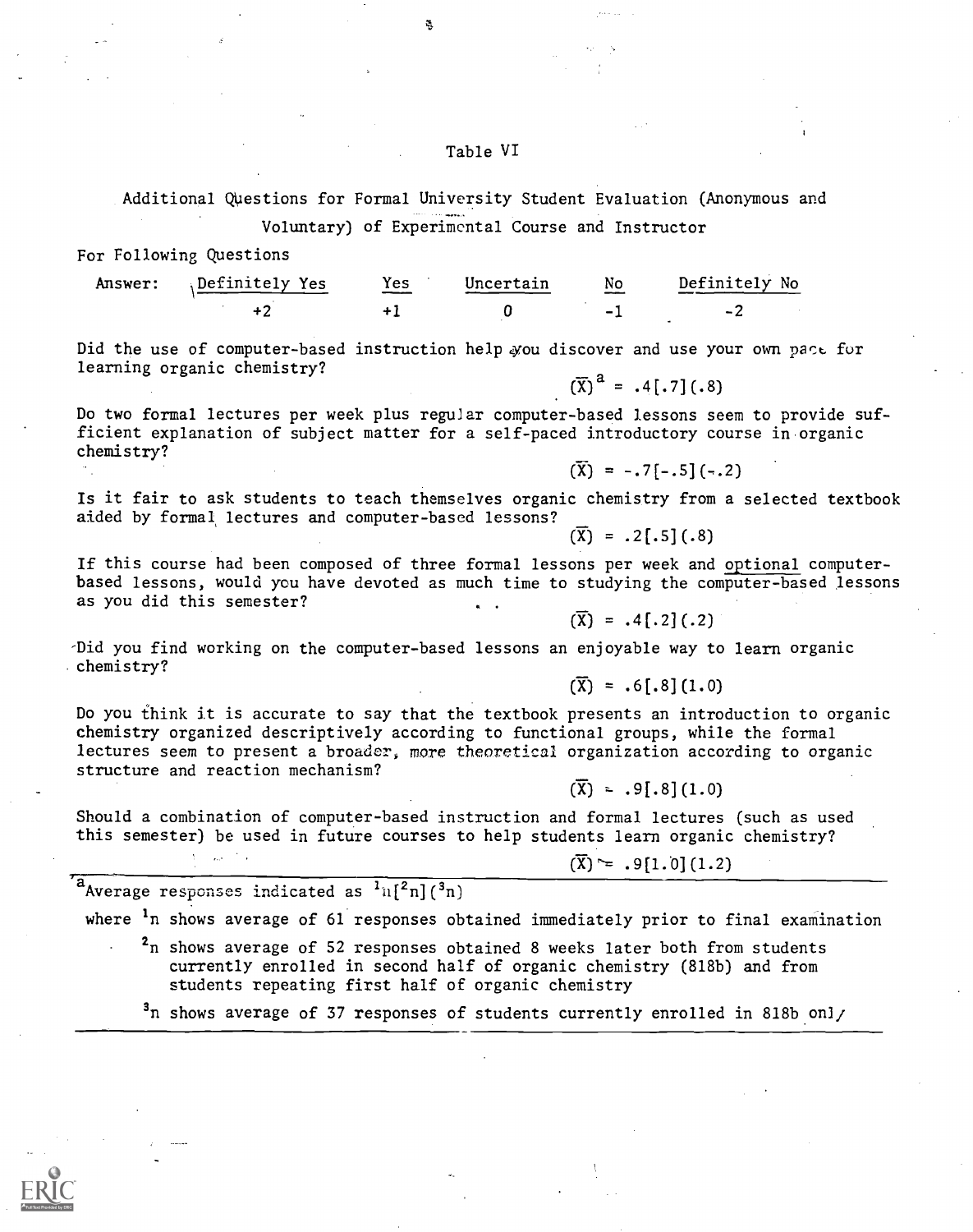## Table VI continued

#### For Following Questions

| Answer:                                                                         | most of the               | a good part       | some of      | a small<br>part   | never |  |
|---------------------------------------------------------------------------------|---------------------------|-------------------|--------------|-------------------|-------|--|
| $\mathcal{F}^{\text{reg}}$ is a space $\mathcal{F}^{\text{reg}}_{\text{reg}}$ . | $ -$<br>$_{\texttt{cme}}$ | time<br>the<br>οf | time<br>the. | time<br>the<br>Οİ |       |  |
|                                                                                 |                           |                   |              | $\sim$ 1          |       |  |

Have you resented being part of this experiment which is trying to define new ways of presenting subject matter in an introductory organic chemistry course?

 $(\overline{X}) = -1.0[-1.2](-1.4)$ 

Were you able to correlate the two different organizational approaches used in the text and in formal lectures?

 $(\overline{X}) = .4[.2](.5)$ 

If you think back over the feelings you had while completing the required computer-based lessons, do you believe you were usually trying to learn and understand the content of each lesson (instead of just trying to get through one more assignment)?

 $(\bar{X}) = .5[.6](.8)$ 



чĒ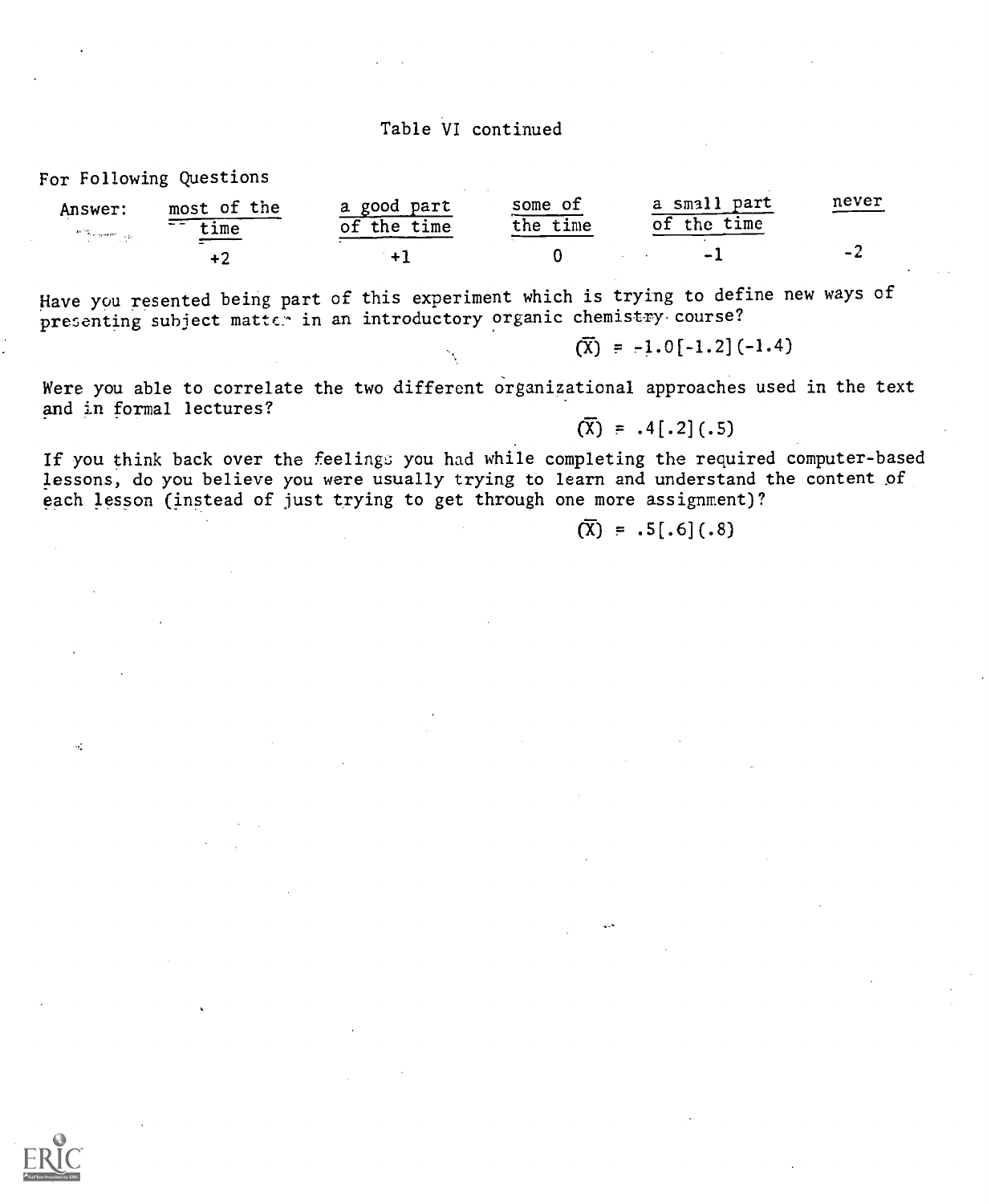Table VII<br>ANONYMOUS STUDENT RESPONSES TO PERTINENT QUESTIONS FROM FORMAL UNIVERSITY EVALUATION<sup>a</sup><br>A comparison of average responses (X) of students in experimental course and<br>in traditional course taught by same instructor

| 1<br>r   |
|----------|
| $\sigma$ |
| —        |
|          |
| s<br>г   |
| π        |
| ц.       |
|          |
|          |

|                                                                                                                                                                       |                                                          | Spring 1970              |                         | <b>Fall</b> 1972                                                                          |              |
|-----------------------------------------------------------------------------------------------------------------------------------------------------------------------|----------------------------------------------------------|--------------------------|-------------------------|-------------------------------------------------------------------------------------------|--------------|
| Def.<br>$\frac{1}{2}$<br>$\overline{\phantom{a}}$<br>$\frac{1}{2}$<br>$\mathbf{r}$<br>Meutral<br>$\circ$<br>$\overline{+}$<br>Def.<br>Yes<br>$+2$<br>scale:           | Control                                                  | Limited<br>access<br>CAI | Before<br>final<br>exam | Eight week follow-up<br>(S <sub>SKB</sub> +<br>(S <sub>SKB</sub> +<br>$K_{SB}$ + $B_{SA}$ | $K_{SB}$     |
| expected to enjoy course                                                                                                                                              | ۽                                                        |                          | ©                       | ڣ                                                                                         |              |
| instructor well-prepared                                                                                                                                              | $\ddot{ }$ .                                             | 1.4                      | <u>ო</u>                | $\frac{0}{1}$                                                                             | 1.2          |
| well-paced course                                                                                                                                                     | $-1.0$                                                   | $-1.4$                   |                         | $\vec{\cdot}$                                                                             | $\circ$      |
| adequate text                                                                                                                                                         | 1.2                                                      | $\frac{3}{1}$            | $\frac{1}{4}$           | $\ddot{a}$ .                                                                              | 1.4          |
| expected course to be of value                                                                                                                                        |                                                          |                          | <u>.</u>                | 1.2                                                                                       | $\ddot{ }$ . |
| found course of value to date                                                                                                                                         |                                                          |                          | ్:                      | œ.                                                                                        | 1.2          |
| below<br>$\mathbf{r}$<br>ave.<br>Far<br>Below<br>ave.<br>$\mathbf{r}$<br>Ave.<br>$\circ$<br>Above<br>ave.<br>$\overline{+}$<br>One of<br>best<br>$\ddot{ }$<br>scale: |                                                          |                          |                         |                                                                                           |              |
| comparison with other instructors                                                                                                                                     | $\overline{1}$ .0                                        |                          | ن.<br>ا                 |                                                                                           | ڢ            |
| comparison with other courses                                                                                                                                         | °.                                                       |                          | ڢ.                      | r.                                                                                        | ာ့<br>•      |
| than<br>expected<br>$\sqrt{1}$<br>Less<br>Expected<br>$\circ$<br>More than<br>expected<br>$\mathbf{r}$<br>than expected<br>Far more<br>$+2$<br>scale:                 | expected<br>Far less<br>$\overline{\phantom{a}}$<br>than |                          |                         |                                                                                           |              |
| expectations<br>comparison of course with original                                                                                                                    | S.                                                       | Z                        | L.                      | ⊶                                                                                         | بر<br>ڊ      |
| below<br>$\mathbf{r}$<br>Well<br>ave.<br>Below<br>ave.<br>7<br>Ave.<br>$\circ$<br>Above<br>$\vec{+}$<br>ave.<br>above<br>$\ddot{ }$<br>Well<br>ave.<br>scale:         |                                                          |                          |                         |                                                                                           |              |
| student effort in course                                                                                                                                              | 1.2                                                      | 1.3                      | $\frac{4}{1}$           | ς.                                                                                        | 4.           |
| $a_{\text{For an interpretation of notations } S_{SRP}}$ , $K_{SB}$ ,                                                                                                 | and B <sub>SA</sub> see Table VIII.                      |                          |                         |                                                                                           |              |
|                                                                                                                                                                       |                                                          |                          |                         |                                                                                           |              |

ERIC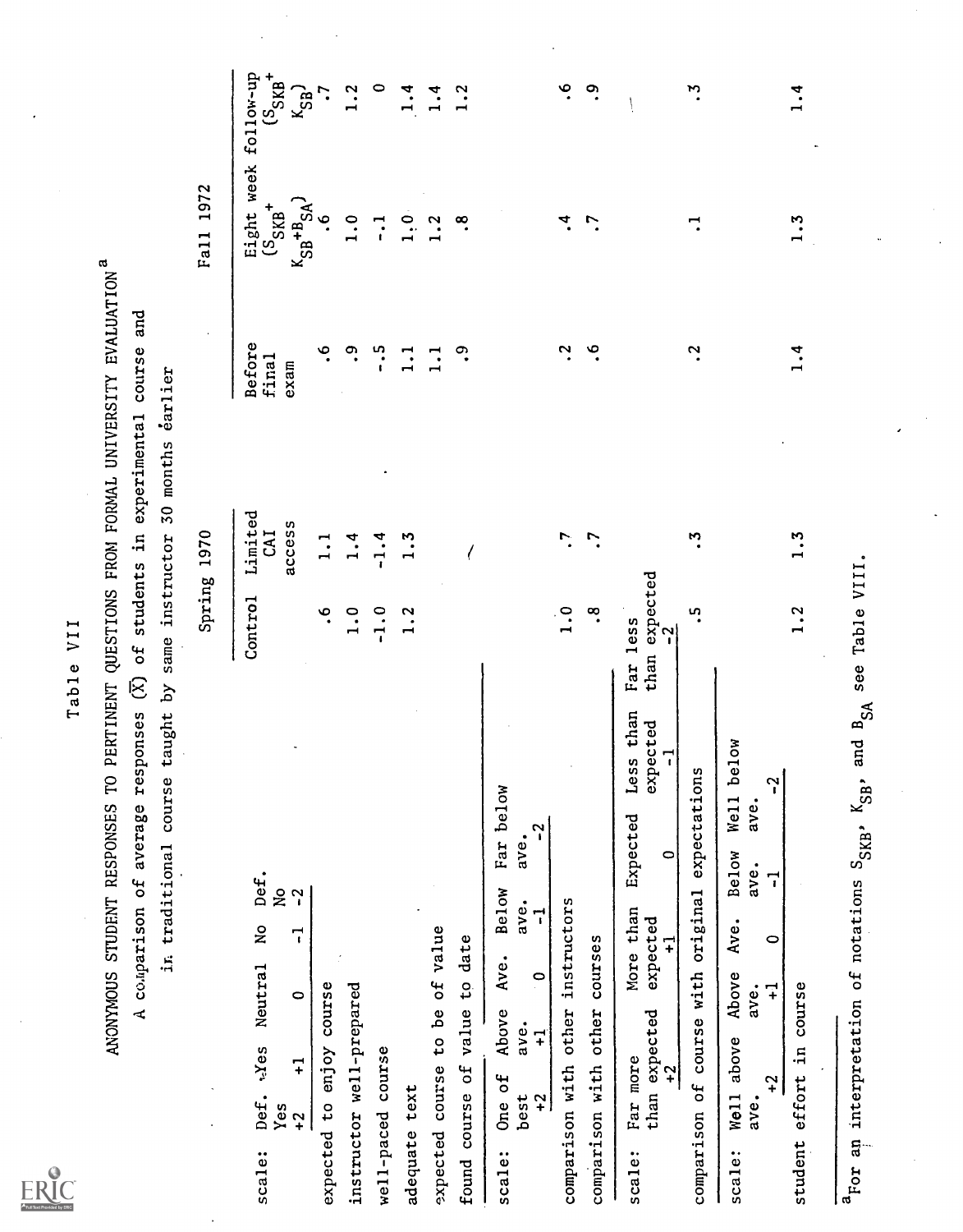# Table VIII

Student Ranking of Contribution to Learning of Organic Chemistry

Students were asked to:

 $\ast$  Rank the following in the order which you feel would most contribute to learning organic chemistry. Rank the most important as No. 1 and the least important as No. 5.

Textbook

Formal lectures

Question and answer discussion period

Laboratory (including laboratory lecture)

Computer-based lessons

Averaging their responses for each item gave the following order (questionnaire administered before final examination):

> Text Computer Lecture Lab Q-A Period

 $(\overline{x})$  average ranking on anonymous follow-up questionnaire<sup>d</sup>

| $S_{SKB}$             | $K_{SB}$          | $K_{\kappa R}$<br>(control) | $^{\rm B}$ SA     |
|-----------------------|-------------------|-----------------------------|-------------------|
| $1.37$ -text.         | $1.46$ -text      | 1.29-lecture                | $1.36$ -text      |
| 2.04-lecture          | 1.92-lecture      | $2.13$ -text                | 2.27-lecture      |
| $3.11$ -computer      | 3.58-computer     | $3.16-Q-A$ period           | 3.27-computer     |
| $4.00 - lab$          | $3.85-Q-A$ period | $3.95 - lab$                | $4.00 - lab$      |
| $4.44 - Q - A$ period | $4.27 - lab$      | 4.32-computer               | $4.09-Q-A$ period |

 ${}^{\mathsf{L}}\mathsf{S}_{\mathsf{SKB}}$  $=$  students from experimental group now taking second half of course (818b) with instructor of experimental course

 $K_{SR}$  = students from experimental group now taking second half of course (818b) with another instructor

 $K_{KR}$  = students with no exposure to experimental course, now enrolled in second semester (818b) with another instructor

 $B_{c\lambda}$  = students from experimental group now repeating course (818a) with another instructor